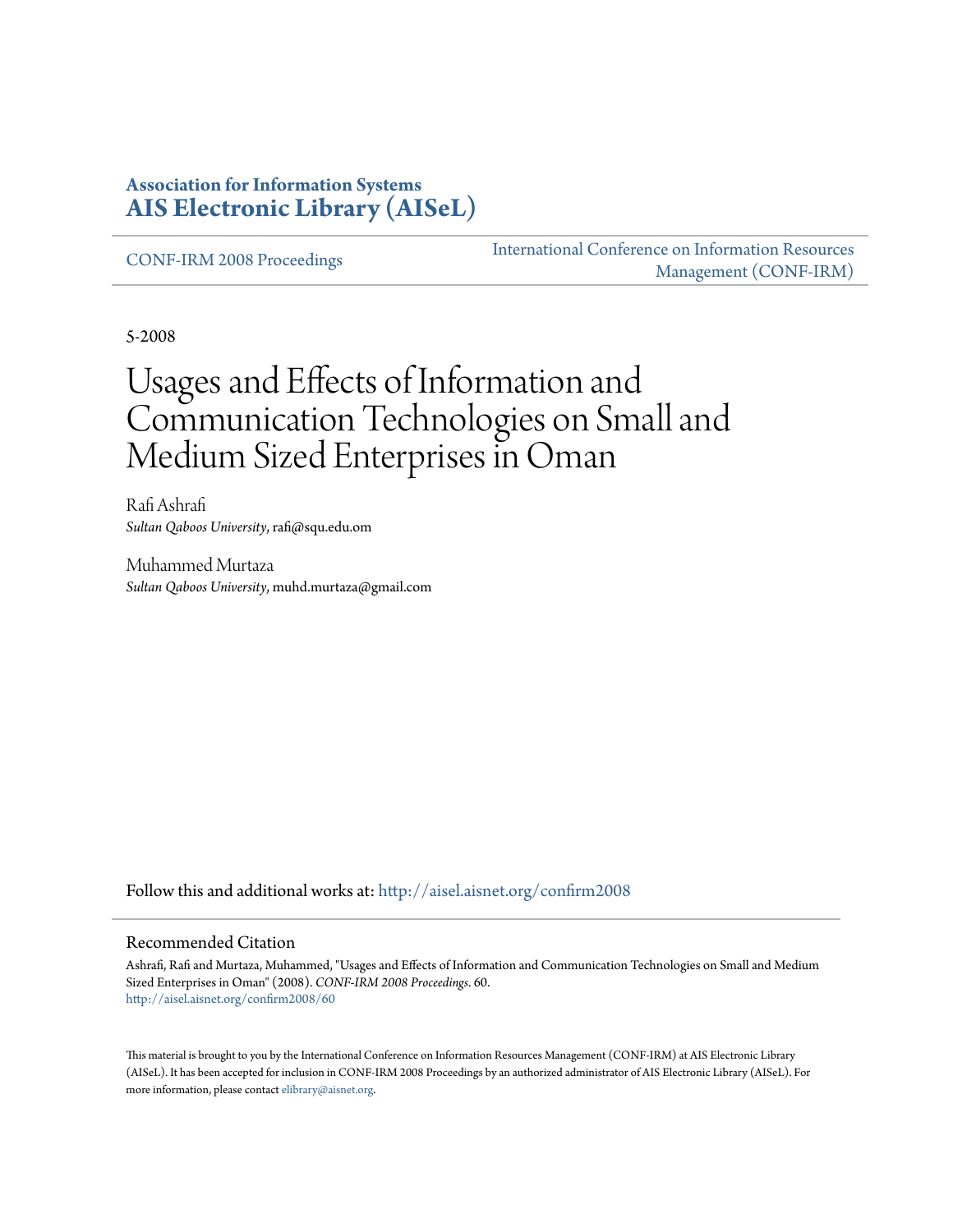# **86F. Usages and Effects of Information and Communication Technologies on Small and Medium Sized Enterprises in Oman**

Rafi Ashrafi Sultan Qaboos University rafi@squ.edu.om

Muhammed Murtaza Sultan Qaboos University muhd.murtaza@gmail.com

### *Abstract*

This paper presents the results of an exploratory study carried out to learn about the usages and effects of Information and Communication Technologies (ICT) in Small and Medium Sized Enterprises (SMEs) in Oman. The study investigates ICT infrastructure, software used, driver for ICT investment, perceptions about business benefits of ICT and outsourcing trends of SMEs. The study provides an insight on the barriers for the adoption of ICT. Lack of internal capabilities, high cost of ICT and lack of relevant information about ICT solutions and implementation seems to be some of the major barriers in adopting ICT. The results of the study show that SMEs in Oman are gradually investing in and adopting ICT. The main driving forces for ICT investment are to provide better and faster service and to stay ahead of the competition. A majority of surveyed SMEs have reported a positive performance and other benefits by utilizing ICT in their businesses.

# *Keywords*

Information and Communication Technologies (ICT), Small and Medium Sized Enterprises (SMEs), Developing Countries, Gulf Cooperative Council (GCC), Middle East, Oman

# **1. Introduction**

Today organizations of all types are utilizing Information and Communication Technologies (ICT) around the globe, not only for cutting costs and improving efficiency, but also for providing better customer service. Governments too, around the world are adopting ICT to provide better services to their citizens. The adoption of ICT by organizations requires a business environment encouraging open competition, trust and security, interoperability and standardization and the availability of finance for ICT (UNCTAD, 2004).

Most of the large and international organizations in Oman have effective computer systems to efficiently conduct business. A number of large organizations have spent huge amounts of money on installing computer systems to support their business processes. However, the situation has not been the same with SMEs - similar to other parts of the world for various reasons (Parker and Castelman, 2007, Shiels et al, 2003, Fink and Disterer, 2006).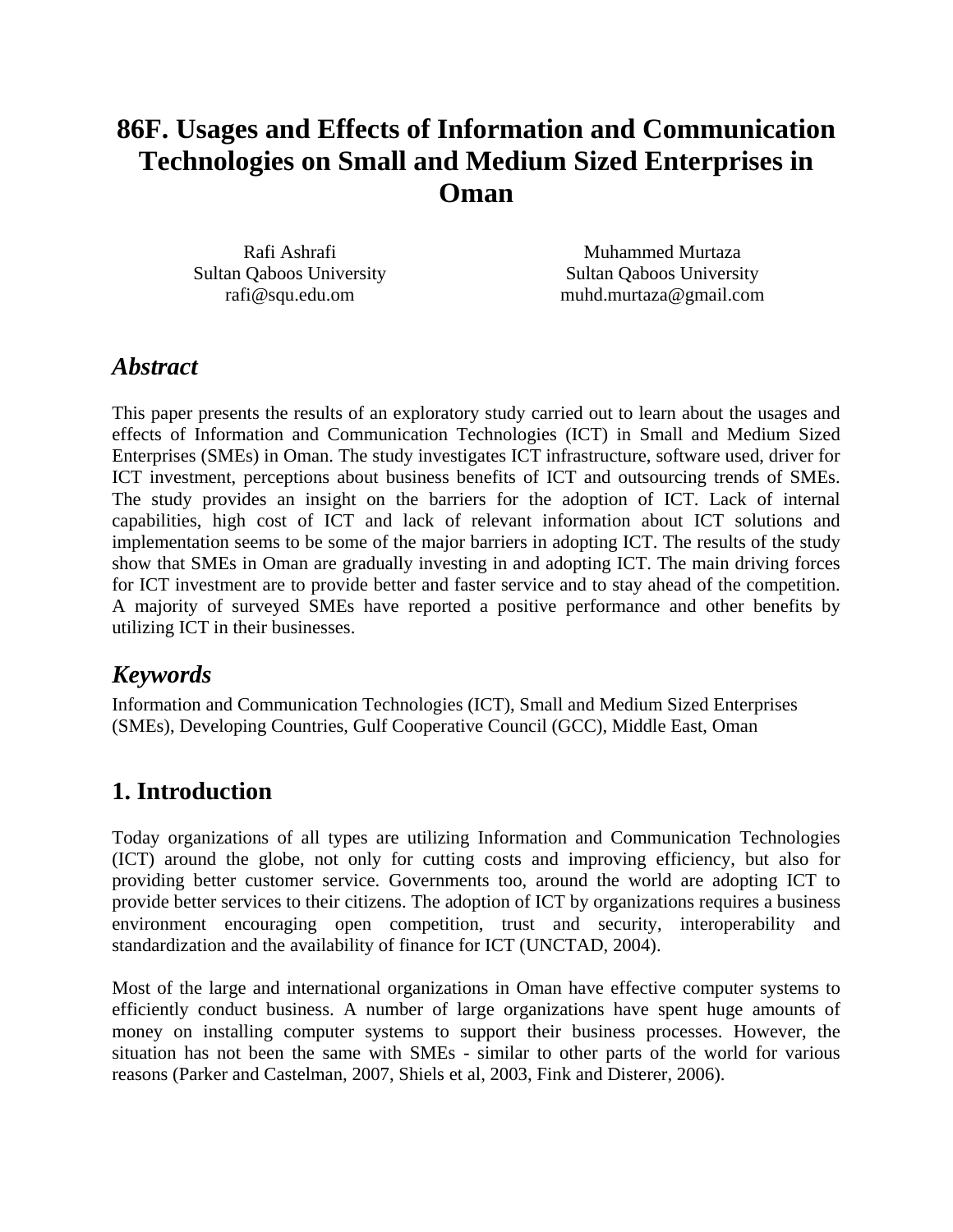The government of Oman has taken various measures to diversify the economy and provide employment. The adoption of ICT will have significant positive consequences on SMEs and consequently on the economy of Oman. There is a dearth of data and research about the size and contribution of SMEs towards Oman's economy. Therefore, through this research, we would like to shed light on the effects and usages of ICT on SMEs in Oman and their current and future perceptions towards ICT. This study is based on the Net Impact Canada 2006 (Illuminas, 2006). The findings of this research will provide a foundation for future researchers and will help policy makers in understanding the current state of affairs of the usage and impact of ICT on SMEs in Oman.

We arrived at the findings of this study after establishing criteria and a method to measure and evaluate the usages, affects and perceptions of SMEs based on the Net Impact Canada 2006 study (Illuminas, 2006). We gathered the necessary data through a survey of thirty six randomly selected SMEs in Muscat area (Capital of Oman) and computed simple statistics of the data.

**Definitions:** It is important to note that the term "ICT" in context of this research refers to the wide range of computerized information and communication technologies. These technologies include products and services such as desktop computers, laptops, handheld devices, wired or wireless intranet, business productivity software such as text editor and spreadsheet, enterprise software, data storage and security, network security and others.

**SME:** There is no official definition of SMEs available. In this research, we have adopted the following definitions of SMEs. Businesses with less than ten employees as a Micro Enterprise, between ten and forty nine as Small Enterprises, and between fifty to two hundred and fifty employees as Medium sized enterprises. This criterion is consistent with other similar studies (Kapurubandara et al, 2006) and was used to identify and qualify SMEs for the purpose of this research.

In the next section we review selected literature on the areas related to the topic, followed by objectives of the study and research design of the study. In the later sections we present findings of our study with conclusions, limitations and directions for future research.

# **2. Literature Review**

**Importance of SMEs:** It has been widely recognized that small and medium enterprises (SMEs) not only play an important role in the economy of a country, but are crucial to the country's economic stability. In New Zealand SMEs make up more than 99% of all businesses and account for about 60% of employment. In the USA more than half of all the employment comes from firms with fewer than 500 employees (Baldwin, et al, 2001). In the UK, SMEs employ 67 % of the workforce (Lange, et al 2000). In most EU member states SMEs make up over 99% of enterprises, 67% of jobs and 59% of GDP. In most countries SMEs generate a substantial share of GDP and a key source of new jobs as well as a breeding ground for entrepreneurship and new business ideas. That is why most countries have begun paying special attention to SMEs. The United States of America, UK, Japan, Australia, New Zealand, Canada and other developed, as well as developing, countries are making policies to facilitate the growth of SMEs. Realizing the importance of ICT New Zealand spend about 10% of her GDP on ICT, making it the top ranking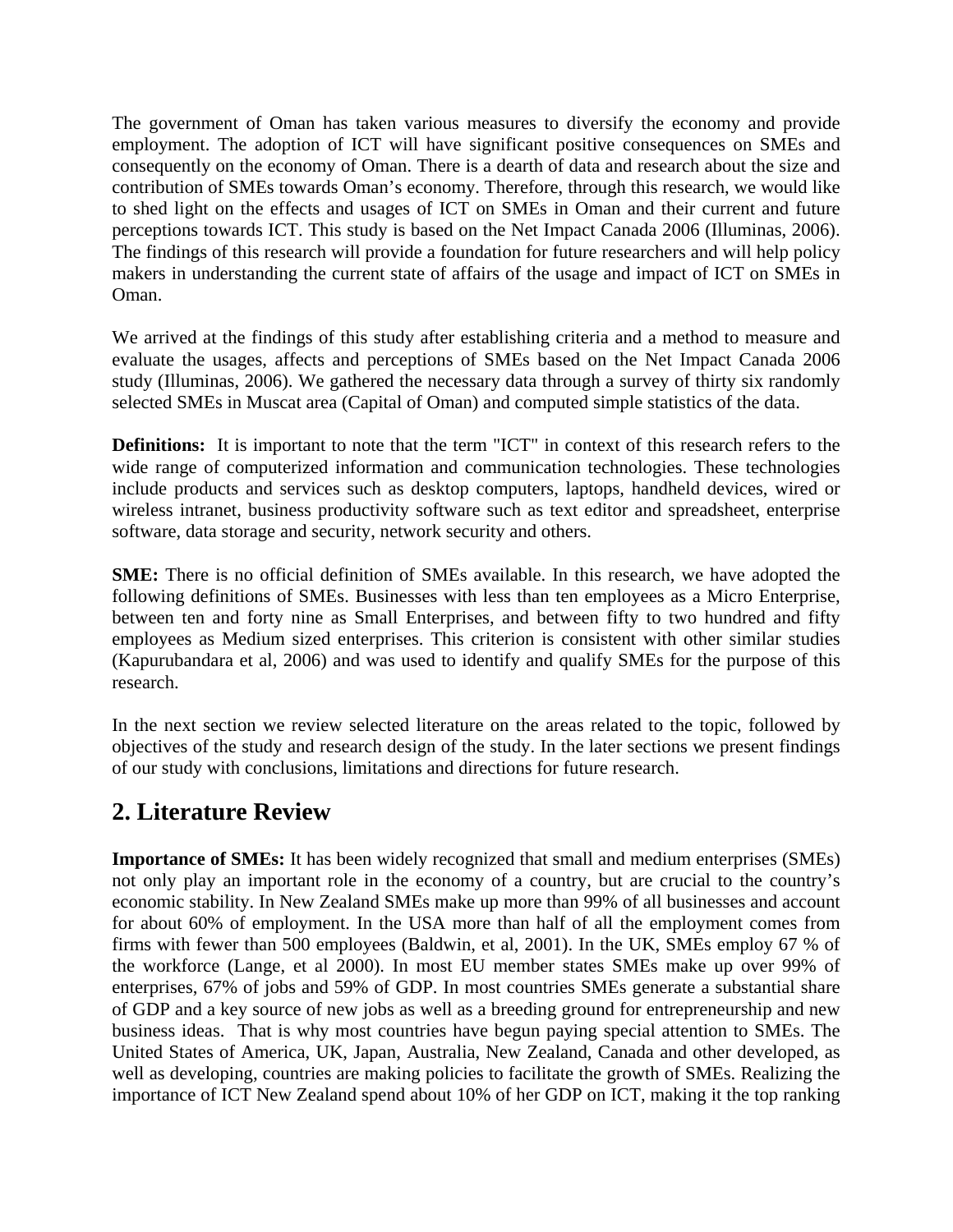country in the world (Clarke, 2004). Estimates from the World Bank indicate that SMEs have contributed over 55% percent of GDP in OECD countries and between 60 to 70 percent of GDP in middle-income and low income countries generating 60 to 70 percent employment (Oman Economic Review, 2008). The above facts show that SMEs play a very important role in the growth of economy of a country and Oman is no exception.

**ICT Diffusion in SMEs:** There are a number of studies that discuss adoption of Internet and ebusiness in SMEs in developed countries (Lucchetti and Sterlacchini, 2004, Love, et al, 2004, Schubert and Leimstoll, 2006 and 2007, Koellinger, 2006, Stroeken, 2001, Morikawa, 2002, Caldeira and Ward, 2002, Gregor et al, 2004, Doczi, 2000). Governments around the globe recognize the importance of adoption of ICT by SMEs and they have created special groups to study various aspects of ICT adoption in SMEs. Despite the importance of ICT and emphasis by various governments to encourage SMEs to adopt ICT, it has been reported that SMEs have been slow in adopting ICT for various reasons (Houghton and Winklhofer, 2004; Smallbone et al, 2001; Dawn et al., 2002, Lawson et al, 2003). We wanted to find out reasons for the slow adoption of ICT in Oman.

**Financial Performance of SMEs:** A number of studies have provided insight on improving financial performance of SMEs (e.g. Bakker, 2000, Falk, 2001). Johnston et al (2007) in a survey of 1666 organizations in Europe and North America found that Internet Business Solution adoption has resulted in tangible financial benefits for SMEs in all the nations studied. A New Zealand study found that SMEs with comparatively better practices in place and linking them to operational outcomes report a higher return on investment and growth in productivity, net cash flow, profitability and market share (Statistics NZ, 2002). In a recent survey in the UK, 90% of the respondents reported that IT has delivered the benefits expected of it (British Computer Society, 2007). Love et al have analyzed the benefits, costs and risks of IT investment in 126 SMEs in Australian Construction industry. Clarke (2004) has shown a strong correlation ICT usage and increased profitability and growth in SMEs in New Zealand. ICT Know-how and awareness are strongly rooted in management of SMEs. Schubert (2006) found that Swiss SMEs are universally using ICT and have gained competitive advantage from the deployment of ICT. In order to encourage SMEs for the adoption of ICT in Oman we need to show the benefits SMEs around the globe have gained by adopting and utilizing ICT.

**Barriers to ICT Adoption:** Large organizations have enough resources to adopt ICT while on the other hand SMEs have limited financial and human resources to adopt ICT. Duan et al (2002) identified lack of ICT skills and knowledge in SMEs as one of the major challenges faced by all European countries, particularly in the UK, Poland and Portugal, in their study. Houghton and Winklhofer (2004) relating SME adoption of ICT have reported a slow response and limited progression. Shiels et al (2003) found that characteristics of the firm and industry sector are contributory factors to the extent of adoption and exploitation of ICTs by SMEs, to support business processes. Kapurubandara et al ((2006) have categorized internal and external barriers that impede adoption of ICT by SMEs in a developing country. The internal barriers include owner manager characteristics, firm characteristics, cost and return on investment, and external barriers include: infrastructure, social, cultural, political, legal and regulatory.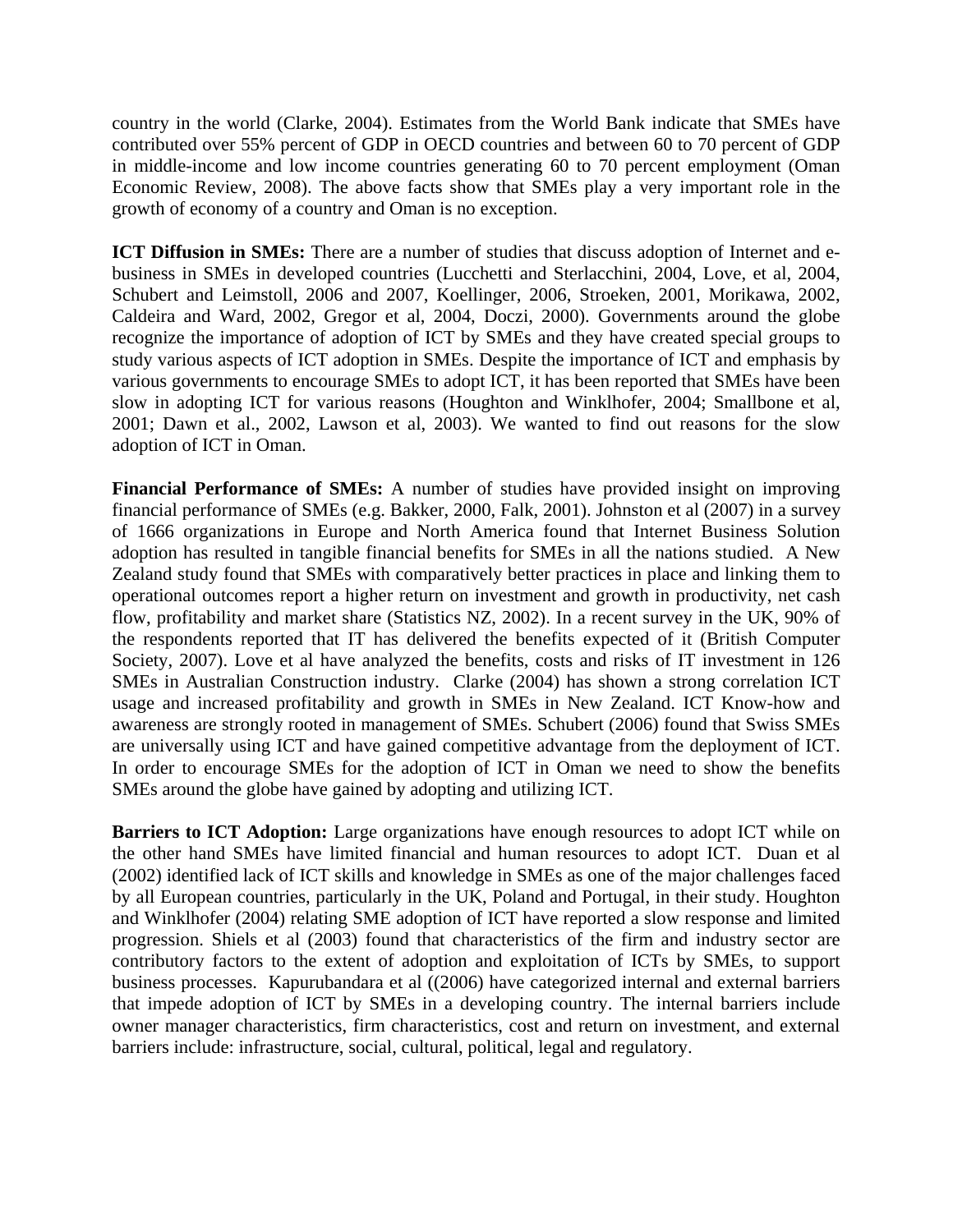**ICT Diffusion in developing countries:** There are very few studies about ICT adoption in developing countries (Temtime et al, 2003, Mutula et al 2006, Yeh et al, 2007, Ssewanyana et al, 2007, Kapurubandara et al 2006 ). Lal (2007) investigating adoption of ICT in Nigerian SMEs, found that one of the major factors inhibiting ICT diffusion and intensive utilization is poor physical infrastructure. In developing countries some of the ICT adoption challenges include legal and regulatory issues, weak ICT strategies, lack of R& D, excessive reliance on foreign technology and ongoing weaknesses in ICT implementation ( Dutta et al, 2006).

**ICT in Gulf Cooperation Council (GCC) countries and Oman:** A recent market survey shows that GCC countries' current IT spending are \$4.94 billion annually and are expected to be doubled by 2010. Oman is emerging as one of the region's strong and fast growing markets. Oman's IT market is expected to grow from \$230 million in 2005 to over \$400 million by 2010 (GulfBase, 2008, Inno Vest Group). Realizing the importance of ICT for the economic development of the country, Oman's government has placed a great emphasis upon creating a digital economy as key drivers for the sustainable growth of the country. Oman is heavily investing in ICT as one of the building blocks to diversify the economy. In September 2003 Oman established Knowledge Oasis Muscat (KOM), a technology park as one of the initiatives taken to help develop a knowledge-driven economy, attract investment, and to serve as an incubator for local start up companies in the ICT sector. Also, in 2006 the government of Oman created an Information Technology Authority (ITA) for developing a national IT strategy, help facilitating and implementing an ICT infrastructure and overseeing the implementation of Oman's digital strategy. The government has encouraged private sector to open universities and technical colleges in order to increase ICT literacy in the country. Also, there are a number of other initiatives in place in order to transform Oman into a digital society.

According to HSBC Middle East Bank there are only 15,000 to 20,000 SMEs in Oman generating 10-20% employment (Oman Economic Review, 2008). These estimates show that there is a significant potential for the SMEs in Oman to grow in terms of contribution to GDP and employment, and to be competitive at regional and international levels. This study has focused on the impact of ICT as it relates to financial performance and productivity improvement of SMEs in Oman.

# **3. Objectives of the Study:**

Realizing the importance of SMEs for the economy in Oman and the impact of ICT on improving the performance of SMEs, data was collected on various aspects of ICT usage and utilization. The investigation took place during December 2007 and January 2008 and is the first step towards an exploratory study on the topic in Oman. Through this study we aim to find out:

- 1. What is the ICT Infrastructure of the SMEs?
- 2. What Enterprise software SMEs used?
- 3. What are the drivers for ICT Investment?
- 4. What are the barriers towards to ICT Investment?
- 5. What are perceptions about business benefits of ICT implementation?
- 6. What are out-sourcing trends?
- 7. What internal capabilities and processes SMEs have in place for managing ICT?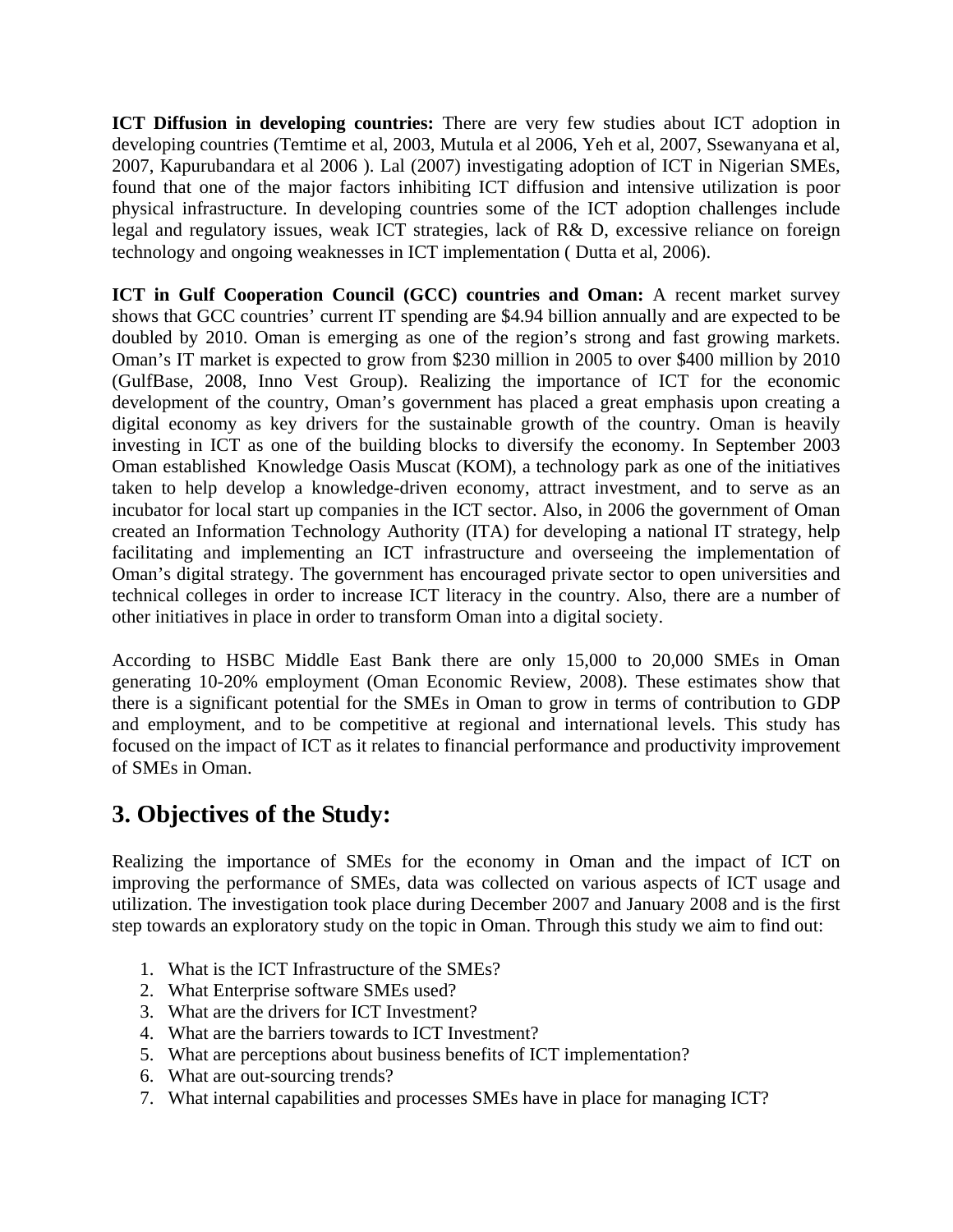### **4. Research Design**

We performed the following tasks to conduct the research and determine the usages and effects of information and communication technologies in SMEs in Oman:

- 1. A questionnaire was prepared based on the Net Impact Canada 2006 study (Illumines, 2006) to determine the usages, effects and perceptions of Omani SMEs towards ICT. Specifically to know about the present technological infrastructure, the reasons behind ICT investment, the restrictions and barriers for adoption of ICT, and the implementation methods and general results of ICT investments. These aspects essentially formed the basis of our research. The Survey Questionnaire is included in Appendix.
- 2. After the preparation of the questionnaire it was distributed to a number of SMEs in Oman. The questionnaires were filled by the founder, general manager or accounts manager because of their ability and understanding of the issues investigated in the questionnaire. In very few cases more than one individual representing the enterprise filled out the questionnaire - this actually ensured preciseness.
- 3. Based on the collected data through questionnaires, simple statistics were carried and logical inferences were made to determine the general usages and effects of ICT on SMEs in Oman. The general conditions and perceptions of the business people thriving in the Omani market were also uncovered with regards to information and communication technologies. It helped us understand some of the major barriers and stimuli for ICT investment in these firms.

# **5. Research Findings**

In this section we present the findings of our research based on the simple statistical analysis of the collected data through a survey of thirty six SMEs in the Muscat area in Oman during December 2007 and January 2008. Out of these, 36% can be classified as Micro Enterprises, 42% as Small Enterprises and 22% Medium sized Enterprises.

#### **5.1. ICT Usage**

We investigated IT infrastructure, Internet connection type, IT staff, usage of enterprise software, and types of website used as a measure for ICT usage.

#### *5.1.1 ICT Infrastructure*

**ICT Infrastructure:** It seems that the ICT infrastructure in most of the large organizations in Oman is not very different from large organizations elsewhere. As opposed to the ICT infrastructure of large and international organizations in Oman, which include networking hardware and software, network and data security solutions and enterprise software solutions, the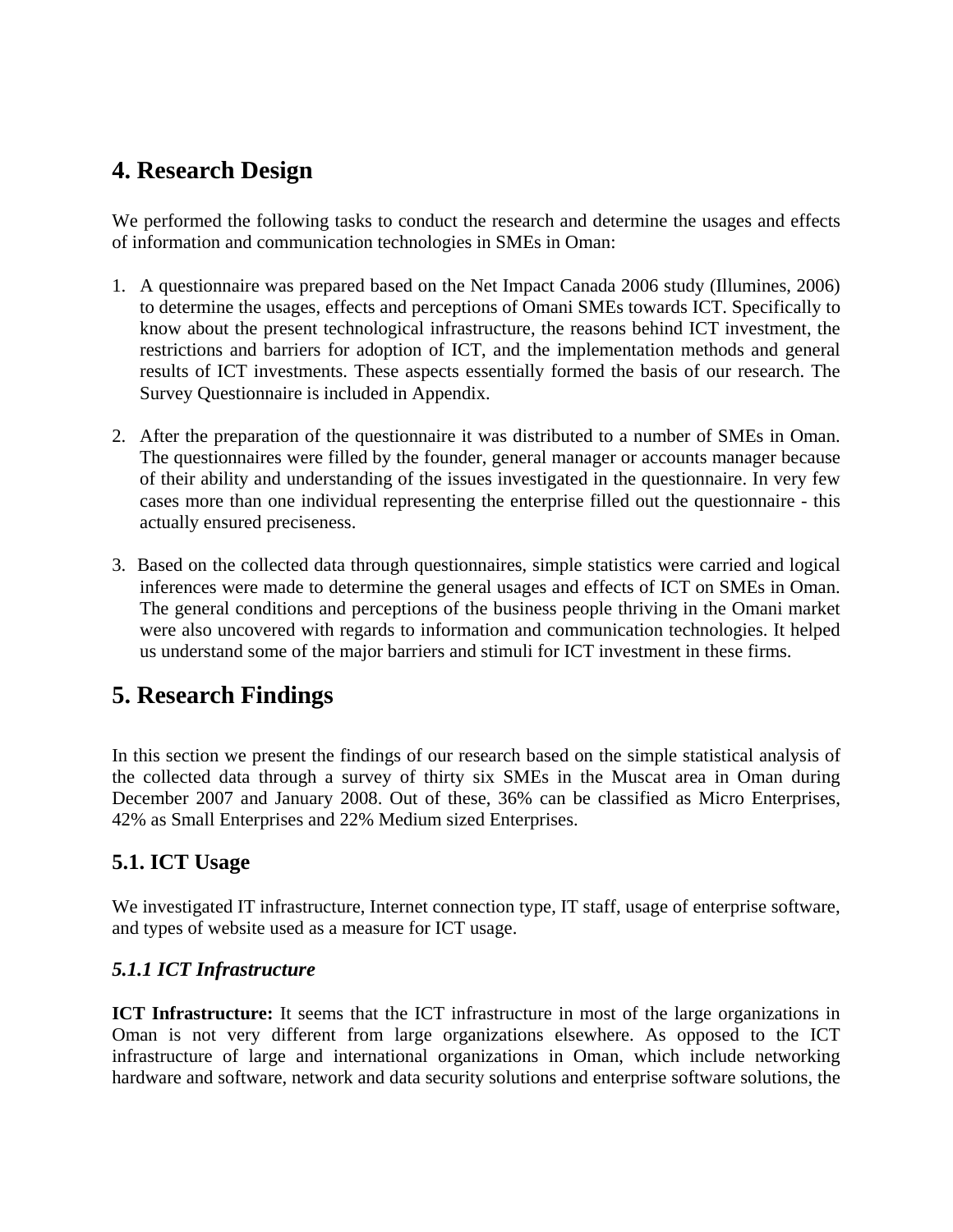situation in most SMEs in Oman was found to be little different from SMEs in developed countries but very similar to SMEs in the GCC countries.

Analysis of the collected data (Figure 1) reveals that desktop, laptop or handheld computers are universally used by 100% of the SMEs surveyed. Business productivity software, such as Microsoft Word, Excel and PowerPoint were used in three quarters (75%) of the surveyed firms. About 58% of the firms use enterprise software such as CRM, Inventory Management, E-Commerce or ERP. Wired computer network solutions such as servers, routers and firewall were utilized in 50% of the SMEs. Data storage and security solutions (such as file servers, storage area network or web-based storage) were used by 36% of the surveyed firms, and wireless networking technologies (such as access points and wireless routers) and network security solutions by 19% of the organizations.



**Figure 1:** ICT Infrastructure

This shows that ICT usage within SMEs in Oman is relatively high in common technologies (such as desktop, laptop, productivity software etc), but limited in the more sophisticated technologies such as wireless, data storage and network security solutions. The pattern seems to be very similar to SMEs in Canada (Illuminas, 2006).

**Internet Connection Type:** The type of internet connection in organizations largely indicates the required bandwidth and frequency or purpose of usage. In Oman the SMEs have shown no reluctance in subscribing high-speed broadband internet connection. This might be because of the relatively lower costs and higher speeds as compared to the dial-up, but nevertheless, business heavily used internet as indicated by the surveyed enterprises. About 53% of the respondents use High Speed broadband (ISDN, ADSL, DSL), 31% use Dial up connection, 3% use Satellite and 17% have no Internet connection.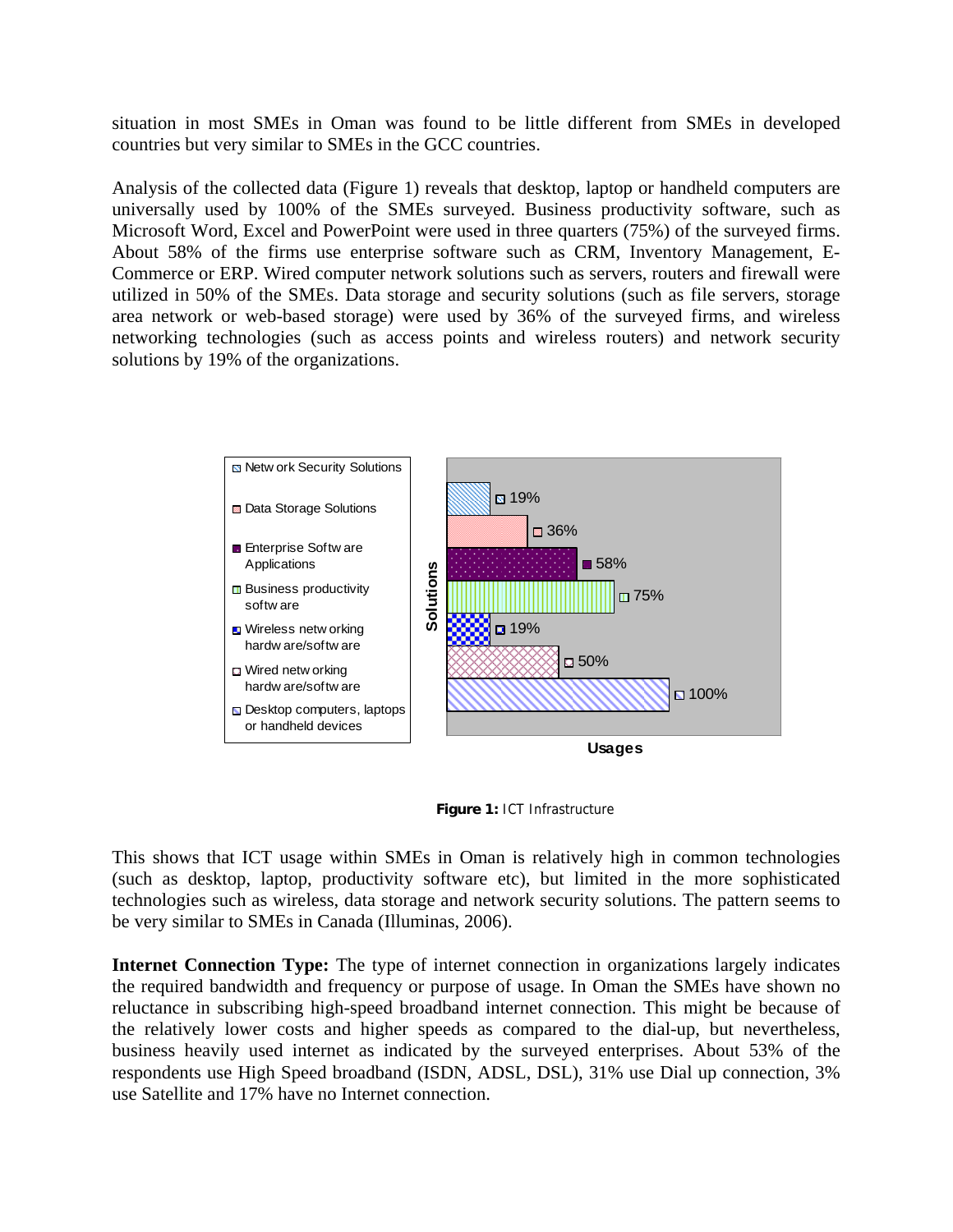**IT staff:** One may assume that small and medium sized enterprises often lack the supporting workforce needed, such as IT staff, for the quality and quantity of the required support; the expertise from such staff are too little and basic. However some do have a special IT department with multiple supporting staff. The decisive factors that determine the existence of such staff in SMEs around the world are the size of the firm and more importantly the relative complexity of the adapted ICT solutions. The same is the case with SMEs in Oman as around 56% of the surveyed firms do not have full-time IT staff (compared to 63% SMEs in Canada), and 44% of the firms have IT/IS departments with full-time IT staff.

#### *5.1.2 Usage of Enterprise Software*

Investment in ICT infrastructure enables businesses to take advantage of the large number of different technologies available in the market. No matter how small the business and how basic the infrastructure, businesses always look to automate and computerize the essential business functions to save costs and time and to eliminate the need for support staff. Almost 81% of the surveyed firms use finance and accounting enterprise software such as Tally and Peachtree. It was found that even some of the smallest family run businesses used such software. Inventory management software is being used by 58% of the firms and 22% of the enterprises use customer relationship management (CRM) software as illustrated by Figure 2.



**Figure 2:** Enterprise System Usage

It was observed that organizations that invested in enterprise software are of Medium size, in terms of the size of workforce or annual turnover within the SME category, or they are Micro Enterprises. For example, one small retail business run by a single person (owner) used enterprise software for automating accounting, inventory and customer related business processes. Figure 2 shows that a majority of SMEs in Oman are utilizing basic Enterprise software such as finance/accounting and inventory management in their businesses.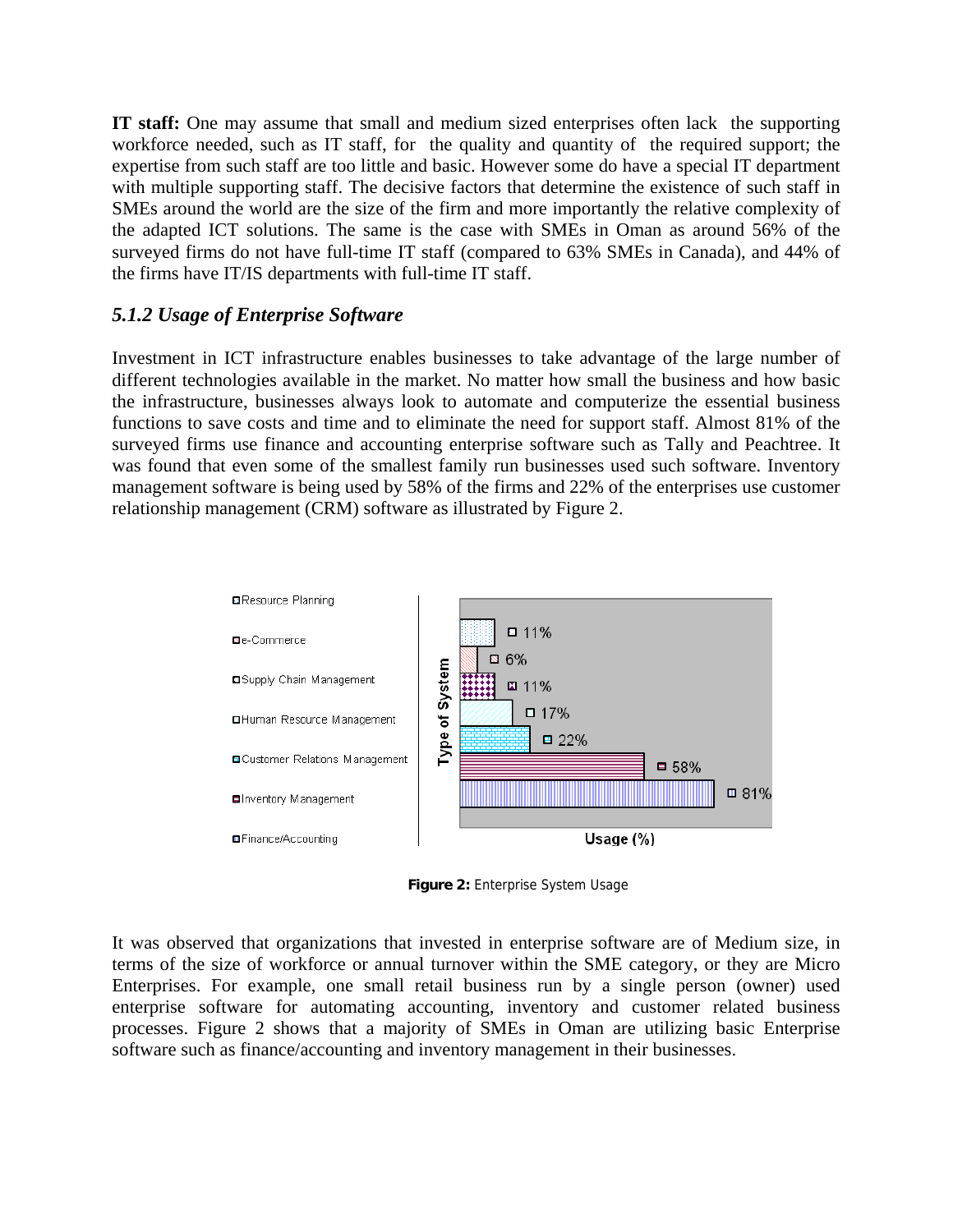#### *5.1.3 Types of Website Used*

Unlike SMEs in developed countries, the SMEs in Oman have not managed to utilize and use commercial websites. Only 3% of the firms run commercial websites which helps them reach new customers. As for informational websites, 36% of the surveyed enterprises run websites which simply introduce the business and publish their contact information. About 64% of the businesses had no website, the main reason was lack of internal staff and high maintenance costs in the long term.

The data on IT infrastructure, Internet connection type, IT staff, usage of enterprise software and types of website used show that penetration of key technologies within Omani SMEs is reasonably moderate.

### **5.2. Investments in ICT**

Many of the decision makers in small and medium firms are not always aware of relevant ICT that could revolutionize their business. This in itself is a barrier to ICT investment. As for those enterprises that have already invested and are willing to continue, what really encourages them to do so? And what is the proportion of their investment? Also, what is the nature and true reason behind their investments? We have used amount of budget dedicated to ICT, drivers for ICT Investment, number of competitors, long term ICT investment goals and organization's strategy for competitive advantage as key elements to learn about reasons for ICT investment.

**IT Budget:** Analysis of the gathered data show that 61% of the SMEs assign less than 10% of their annual budget to ICT investment, 25% of the firms invest between 10% and 20%, and only 11% of the surveyed firms assign greater than 40% of their budgets to ICT. These results are logical as the size and resources of small and medium businesses around the world are restricted. Because of this enhancement and development of business processes is slow and gradual.

**ICT Investment Drivers:** Regardless of the relative proportion of budget invested in ICT certain stimuli exist that encourage and push decision makers in SMEs to invest in ICT. The main driving force for ICT Investment is to provide better and faster customer service (72%), followed by to stay ahead of competition (56%), following the strategy set by top management (56%) and demand of stakeholders (31%). Figure 3 shows stimuli for ICT investments in SMEs.

**Number of Competitors:** Most of the business decisions are based on the competition in the market. About 49% of the enterprises (as compared to 26% enterprises in Canada) have more than twenty direct competitors. About 17% of SMEs have between ten and nineteen competitors, 11% between five to nine competitors and 17% have between one to four competitors. This shows that there is reasonably strong competition among SMEs in Oman, and perhaps that is one of the main reason that SMEs would like to be more competitive by adopting ICT.

**Long term goals for ICT investment:** Most of the surveyed firms' long-term plan with regards to their ICT investment was to increase their market share, grow their sales revenue and cut costs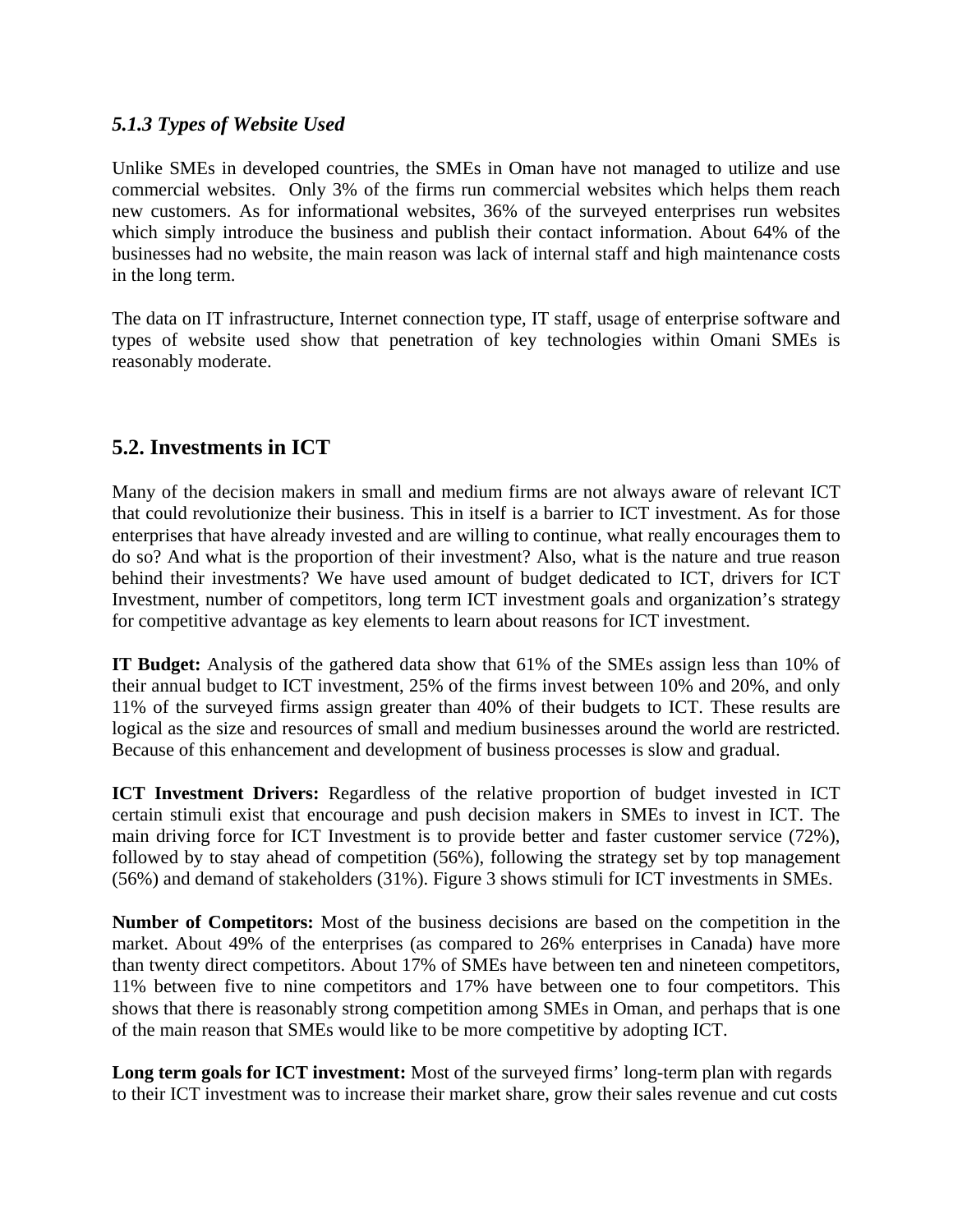and expenses. About 86% of the firms expect to increase sales revenue, 67% expect to increase their market share and about 56% expect to cut costs.



**Approaches to Achieve Competitive Differentiation:** A common way of achieving business goals is to differentiate one's business from the competition. The surveyed SMEs have chosen the approach of providing the highest quality products and services (72%) to their customers as the principal method for differentiating as well as establishing long-term relationships with customers (56%), as illustrated in Figure 4.



**Figure 4:** Approaches to Achieve Competitive Differentiation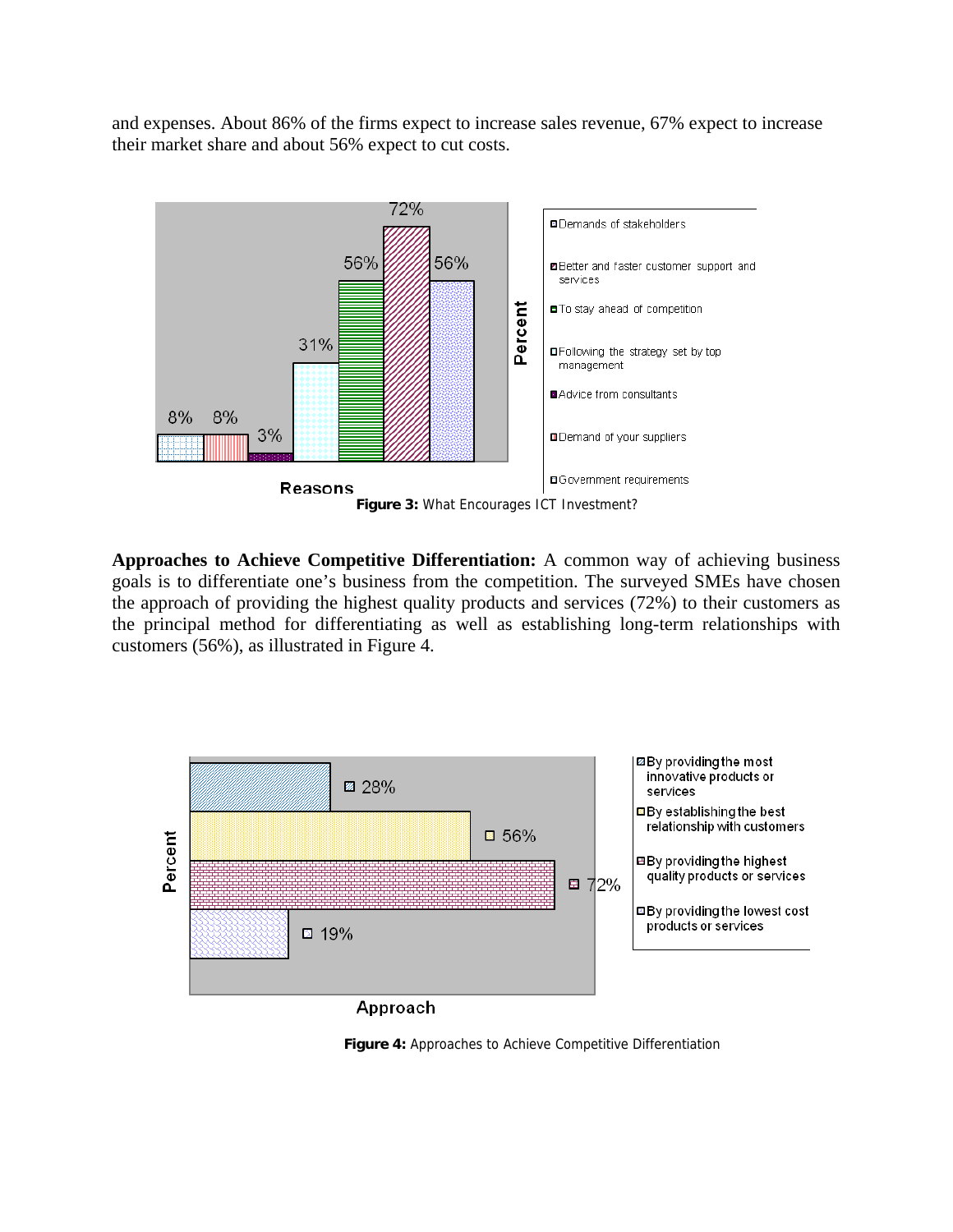The above results show that Omani SMEs have strong competition and are devoting a significant percentage of their budget to ICT in order to provide better and faster customer service. Also to realize benefits of ICT investment, SMEs expect to increase sales revenue and market share as well to reduce costs. Most of the SMEs aim to provide highest quality products and services to their customers as well as establishing long term relationships with customers.

#### **5.3 Barriers to ICT Investment**

While SMEs in Oman are clearly aware of ICT and its benefits, there exist certain restrictions and barriers to ICT investment. Figure 5 shows that 67% of the firms feel that a lack of necessary internal skills is a major barrier. This is consistent with other studies as SMEs do not have enough human resources. There has been a recent increase in technological colleges and the general investment by the Omani government in the ICT industry to overcome shortage of IT staff. About 58% feel that the monetary costs of implementation are too high. The reasons could be high cost of ICT solutions or shortage of available funds to SMEs. Almost 56% of the decision-makers within the surveyed firms feel that there is not enough information available at their disposal about relevant and effective technologies. This shows that there is a need for free advice and relevant information for SMEs. There is 42% that feel they simply have no time to implement the projects. About 42% of the firms are uncertain about retaining their ICT investment and 19% of the managers feel there is not enough support from the top-management in the firms. Other barriers identified include: government regulations and requirements (8%), and bad experiences in the past (11%). A few of the firms also complained about lack of infrastructure in certain areas in the country. One business specifically complained about the unavailability of internet access in some of the areas far away from Muscat, the capital of Oman. Figure 5 shows some of the main barriers to ICT adoption of SMEs in Oman.



**Figure 5:** Barriers to ICT Investment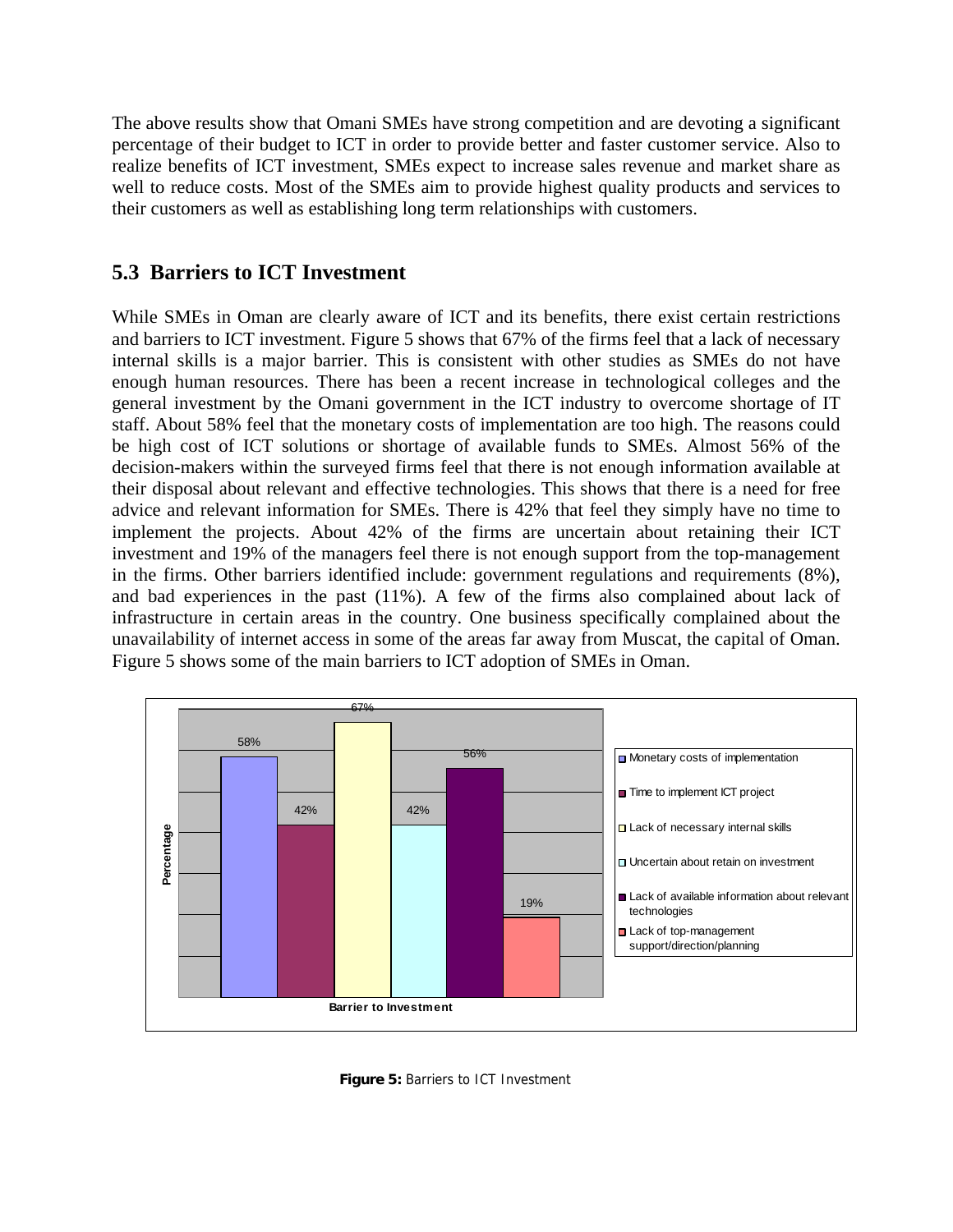#### **5.4 Improvements in Business Performance**

The general consensus among the surveyed enterprises indicated positive results and optimistic expectations. About 59% of respondents have reported that ICT investment and implementations have resulted in improving the business performance in terms of reaching customers beyond their area. They also reported an increase in revenue and growth of the company, better relationships with customers and a reduction in cost of operations. The remaining 41% did not notice improvement in performance in these areas. The expectations and predictions of the business performance due to use of ICT by people in the surveyed firms are quite optimistic. Almost 67% of participants expect more improvement in business performance, whereas 33% do not expect improvement.

### **5.5. ICT Implementation and Outsourcing**

One of the solutions to solve the problem of unavailability of internal skills many organizations have the option of "outsourcing" their ICT related work. Therefore, what we know as outsourcing has become one of the most common practices performed by almost all organizations, both private and public, small and large, in order to remain competent within their fields of business or work.

**Proportion of Activities Outsourced:** Majority of the SMEs that participated in this research outsourced a portion of their ICT activities and work. Figure 6 shows that 47% of SMEs outsourced more than 50% of their activities, 19% outsourced between 10 and 25 percent of their activities, and 19% outsourced less than 10% of their ICT activities.



**Proportion Outsourced**

**Figure 6:** Proportion of ICT Activities Outsourced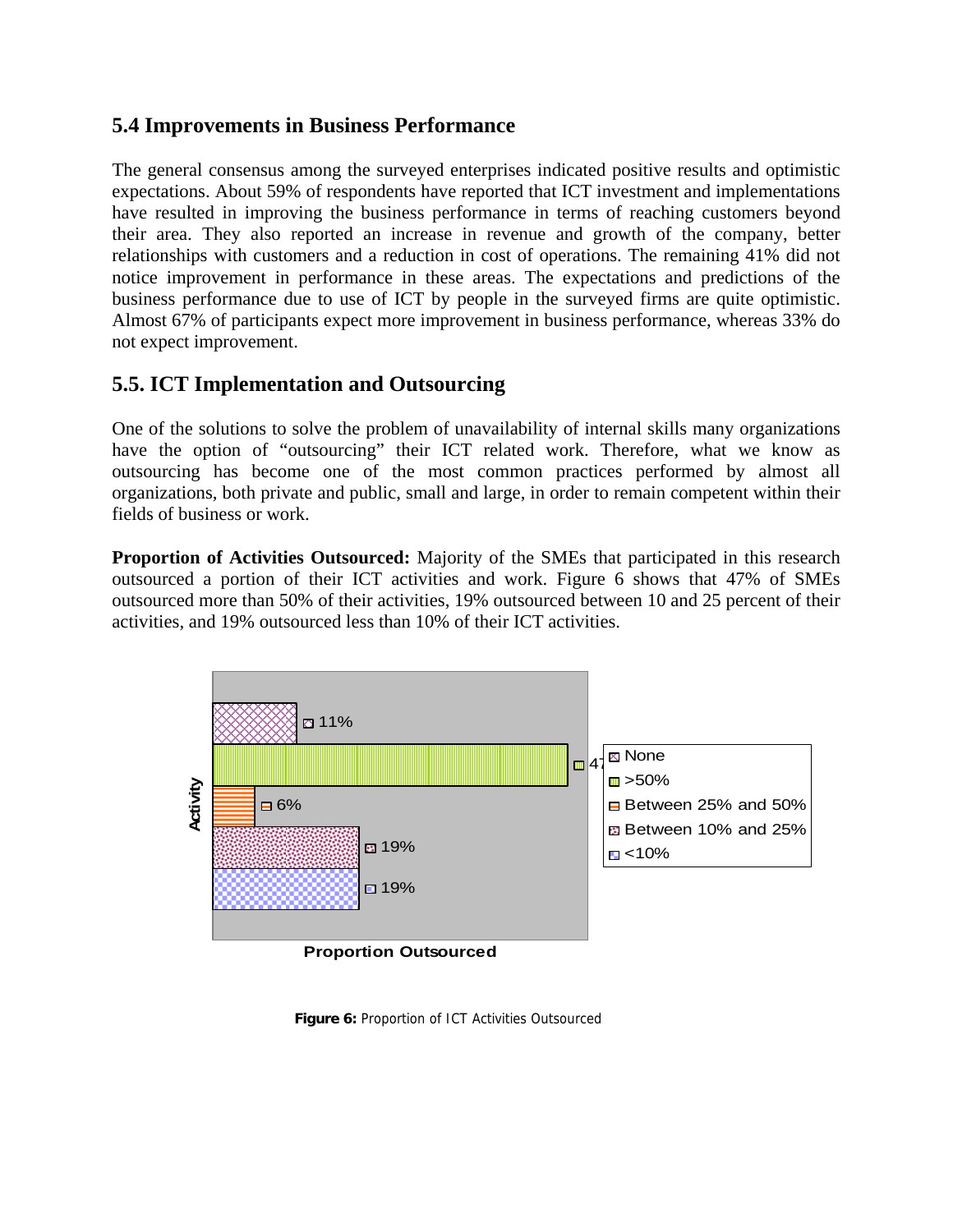**Resources Used for ICT Implementation:** It is important to know what ICTs were adopted and used within SMEs, but it is also important to know which internal or external resources were used to implement these technologies. Most of the enterprises surveyed used internal resources to implement basic technologies such as the installation and setup of desktop or laptop computers, data storage hardware or business productivity software. As the technologies become more sophisticated, like the use of enterprise software applications, wireless networking or the use of mobile phone applications, the firms tended to use external resources. Figure 7 shows that 42% organizations used internal resources for Desktop or laptops, as well as 28% for data storage solutions and 25% for business productivity software. About 47% of the SMEs outsourced more sophisticated technologies such as enterprise software applications. Also, it seems that some of the organizations lack internal capacity for basic technologies such as Desktop or laptops (36%), business productivity software (33%) and data storage (25%), as they used outsourcing for these activities

A number of firms use both internal and external resources to implement some of the technologies. It was observed that SMEs often use external resources to initially implement the technology, and then tend to use internal resources to maintain and upgrade the implemented technologies.



**Figure 7:** Resourcing Trends – Internal vs. External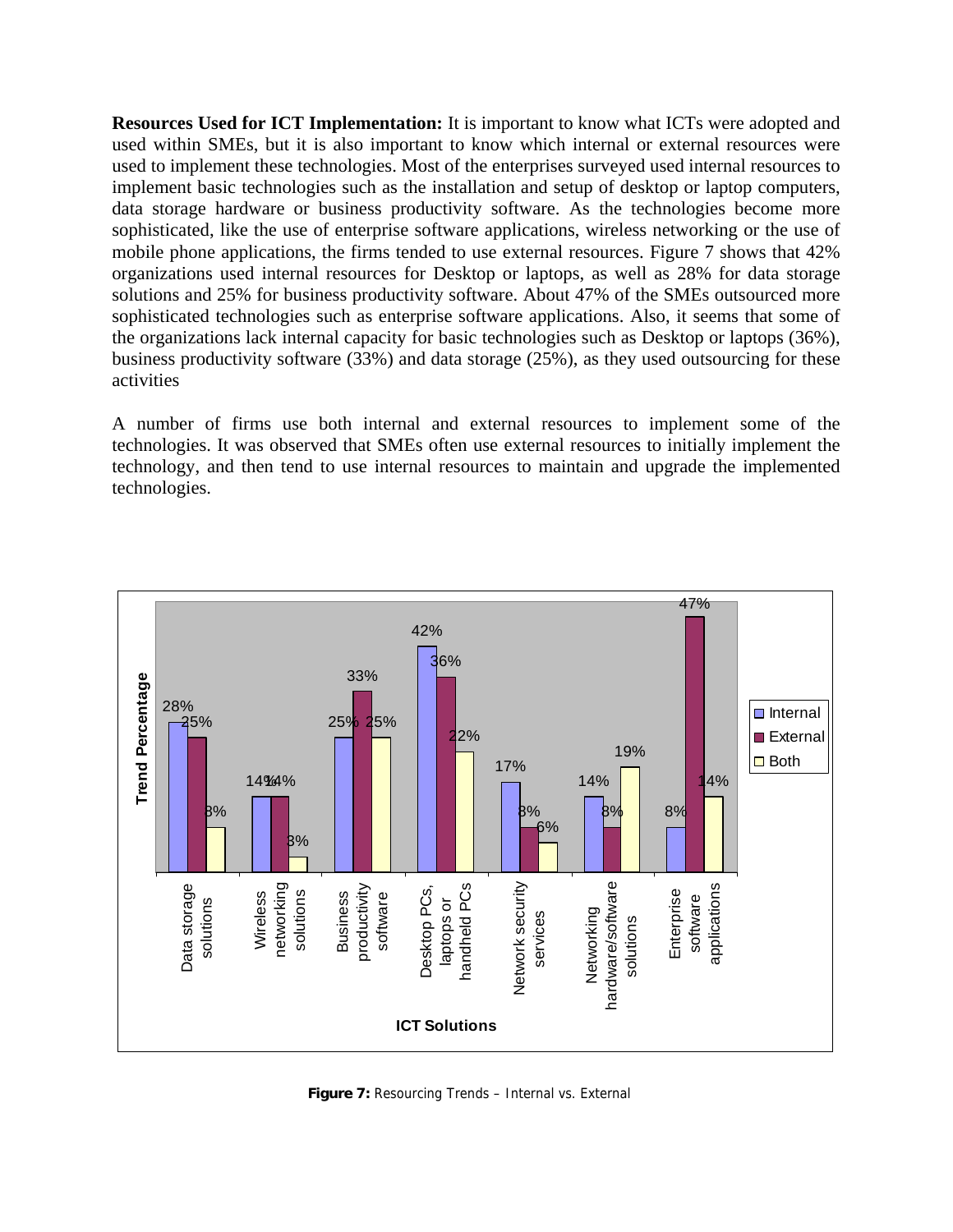### **6. Conclusions**

We found that ICT usage within SMEs in Oman is relatively high in common technologies, but limited in the more sophisticated technologies such as wireless, data storage and network security solutions. The pattern seems to be very similar to SMEs in Canada (Illuminas, 2006). It was noticed that Omani SMEs are taking a comprehensive approach to their ICT investment. The results of our study show that Omani SMEs are making significant investment in ICT. Nearly half of the SMEs have more than twenty direct competitors, this may be one of the major driving force for increased ICT adoption for those SMEs. About 11% of SMEs assign more than 40% of their budget to ICT, a quarter of organizations invest between 10% and 20% of their budget and more than half respondents spend less than 10% of their budget to ICT. This is quite common considering the heterogeneity of SMEs. The main driving force for ICT investment was to provide better and faster customer service, to stay ahead of competition and following top management strategy. The differentiation strategy for the majority of SMEs was to provide high quality products and services to their customers and to establish long term relationships with customers. Nearly half of the respondents have realized business benefits of ICT adoption such as reaching new customers, better customer relationships, increase in revenue and in reducing costs. Two thirds of the respondents are very positive about increasing their business performance in the future.

With regard to barriers to ICT investment, two thirds of the firms feel that a lack of necessary internal skills is a major barrier. This is consistent with other studies. More than half of the respondents feel that the costs of implementation are too high and there is not enough information available about relevant and effective technologies. Other barriers include SMEs having no time to implement ICT projects, lack of top management support, bad experience in the past and government regulations and requirements.

A number of organizations around the globe are using outsourcing as a means to reduce costs of ICT implementation. Nearly half of the participants outsourced over 50% of their activities and one fifth respondents outsourced between 10 and 25 percent of their activities. Also half of the participants used outsourcing for ERP implementation, whereas approximately one third used outsourcing for desktop and laptops, and one quarter outsourced data storage solutions. About half of the SMEs have in-house capability for PCs, laptops, management and business productivity software.

Overall, it seems that a small number of SMEs in Oman are aware of the benefits of ICT adoption and are using it for the benefit of their businesses. However, there is a need for more focus and concerted efforts on increasing awareness among SMEs on the benefits of ICT adoption in order SMEs to be more productive and competitive. Also, there is a need for providing affordable ICT solutions and relevant guidance for SMEs. The findings of this research will provide a foundation for future researchers and will help policy makers in understanding the current state of affairs of the usage and impact of ICT on SMEs in Oman.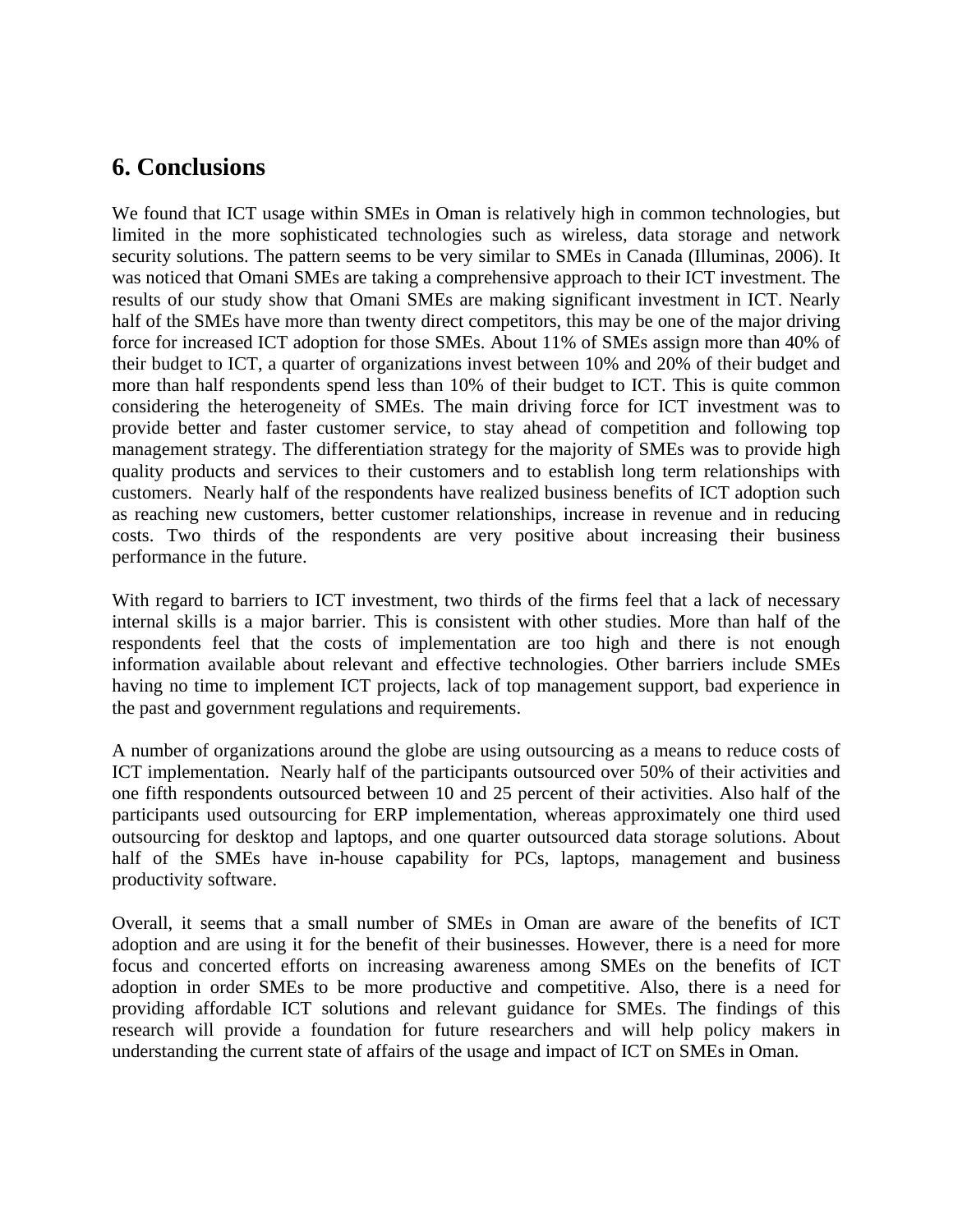### **7. Limitations of the Research and Directions for Future Research**

This study was a preliminary exploratory study to learn about some aspects of ICT adoption in a GCC country, Oman. There are number of issues such as legal, regulatory, interventions from the government, just to name a few, in the adoption of ICT that needs further investigation. This study focuses on a few aspects of the ICT adoption. A more detailed study can take a more comprehensive approach considering a wide range of areas of ICT adoption. These results are based on a small sample, only thirty six SMEs from Oman. Although it shows a general trend of the SMEs in Oman, the results should be interpreted or used cautiously. A larger sample is needed to further validate these trends.

#### *Acknowledgements*

Authors would like to thank the referees for their helpful comments.

#### **References**

- Bakker, C., "Information and Communication Technologies and Electronic Commerce in Canadian Industry", Working paper 8F006XIB, No. 4, Statistics Canada, Science Innovation and Electronic Information Division, 2000.
- Baldwin, J.R., Jarmin, R.S., and Tang, J. "The Trend to Smaller Producers in Manufacturing in Canada and the US", Statistics Canada Working paper, 2001.
- British Computer Society, "Growing SMEs need IT", October 2007, http://www.bcs.org/server.php?show=ConWebDoc.15442 accessed on 11-3-08
- Brindley, C., and Ritchie, B., "ICT Adoption by SMEs: Implications for Relationships and Management", New Technology, Work and Employment, 20:3, 205-217, 2005.
- Caldeira, M.M., and Ward, J.M., "Understanding the Successful Adoption and Use of IS/IT in SMEs: an Explanation from Portuguese Manufacturing Industries", Information Systems Journal, Vol. 12, 121-152, 2002.
- Clarke, J., "Information Systems Strategy and Knowledge-based SMEs in the Australian Biotechnology Industry: Does IS need to Reorient its Thinking?" 15<sup>th</sup> Australian Conference on Information Systems, Hobart, Australia, 1-3 Dec., 2004.
- Dutta, S., and Coury, M, E. "ICT Challenges for the Arab World", Chapter 8, in "The Global Information Technology Report 2002-2003: Readiness for the Networked World", Editors: S. Dutta, B. Lanvin, & F. Paua, World Economic Forum/Oxford University Press, New York, 116-131, February 2003.
- Dawn, J., Podonik, P., and Dhaliwal, J. (2002) "Supporting the E-business Readiness of Small and Medium-Sized Enterprises: Approaches and Metrics", Internet Research 12: 2, 139-195, 2002.
- Doczi, M., "Information and Communication Technologies and Social and Economic Inclusion", Information technology Policy Group, Ministry of Economic Development, Manatu, Ohanga, NZ, March 2002.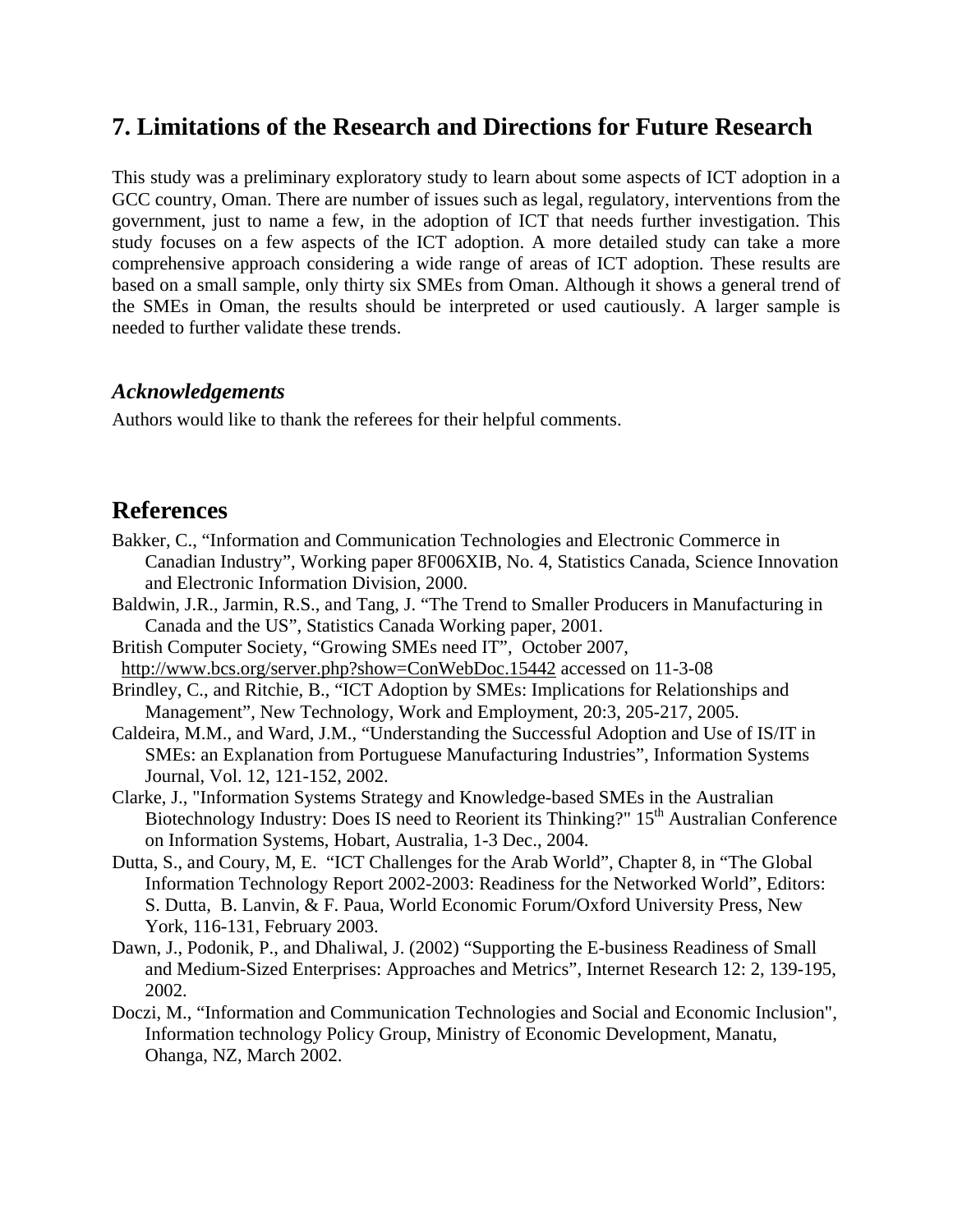- Duan, Y., Mullins, R., Hamblin, D., Stanek, S., Sroka, H., Mavhado, V., Araujo, J. "Addressing ICTs Skill Challenges in SMEs: Insights from three country investigations", Journal of European Industrial Training, 26/9, 430-441, 2002.
- Falk, M., "Diffusion of Information Technology, Internet Use and the Demand for Heterogeneous Labour", Discussion paper 01-25, ZEW, Mannheim, 2001.
- Fink, D., And Disterer, G., "International Case Studies: To what extent is ICT infused into the Operations of SMEs?", Journal of Enterprise Information Management, Vol. 19, No. 6, 608- 624, 2006.
- Gregor, S., Fernandez, W, Holtham, D, Martin, S, Vitale, M, & Pratt, G "Achieving Value from ICT: Key Management Strategies", Department of Communications, Information Technology and the Arts, ICT Research Study, Canberra, 2004.
- GulfBase, "GCC Common market set to enrich ICT sector", 2008, accessed on 11-3-08,
- http://www.gulfbase.com/site/interface/NewsArchiveDetails.aspx?n=49939.
- Houghton, K.A. and Winklhofer, H. "The Effect of Website and E-commerce Adoption on the Relationship between SMEs and Their Export Intermediaries", International Small Business Journal, 22, 4, 369-388, 2004.
- Illuminas "Net Impact Canada 2006" http://www.netimpactstudy.com/ca/ accessed on (20-3-08)
- ITA, "Information Technology Authority, Oman", http://www.ittf.gov.om/english/about\_ita.html (accessed on 15-3-08)
- Inno Vest Group, "The Technology Small and Medium-Sized Enterprises (SMEs) in Middle East Region"**,** http://www.theinnovestgroup.com/43.html , accessed on 12-3-08.
- Johnston, D.A., Wade, M., and McClean, R., "Does e-business matter to SMEs? A Comparison of the Financial Impacts of Internet Business Solutions on European and North American SMEs", Journal of Small Business Management, 45(3), 354-361, Jul 2007.
- Kapurubandara, M., and Lawson, R., "Barriers Adopting ICT and E-commerce with SMEs in Developing Countries: An Exploratory Study in Sri Lanka", CollECTeR '06, 9 December, 2006, Adelaide. http://www.collecter.org/archives/2006\_December/07.pdf (accessed on 13- 3-08)
- Knowledge Oasis Muscat (KOM), http://www.kom.om/ev.htm, accessed on 12-3-08.
- Koellinger, P., "Impact of ICT on Corporate Performance, Productivity and Employment Dynamics", Special Report No 01/2006, European Commission Enterprise & Industry Directorate General, Berlin, 2006.
- Lal, K., "Globalization and Adoption of ICTs in Nigerian SMEs", Science, Technology Society, No. 12:2, 217-244, 2007.
- Lange, T., Ottens, M., and Taylor, A., "SMEs and Barriers to skills development: A Scottish Perspective", Journal of European Industrial Training, Vol. 24, No 1, 5-11, 2000.
- Lawson, R., Alcock, C., Cooper, J., Burgess, L., "Factors Affecting the Adoption of Electronic Commerce Technologies by SMEs: An Australian Study", Journal of Small Business Enterprise and Development 10, 3, 265-276, 2003.
- Locke, S. "ICT adoption and SME Growth in New Zealand", The Journal of American Academy of Business, 93-102, March 2004.
- Love, E.D., Irani, Z., Edwards, D.J., "Industry-centric Benchmarking of Information Technology Benefits, Costs and Risks for Small-to-Medium Sized Enterprises in Construction", Automation in Construction, 13, 507-524, 2004.
- Lucchetti, R. and Sterlacchini, A., "The Adoption of UCT among SMEs: Evidence from an Italian Survey", Small Business Economics 23, 151-168, 2004.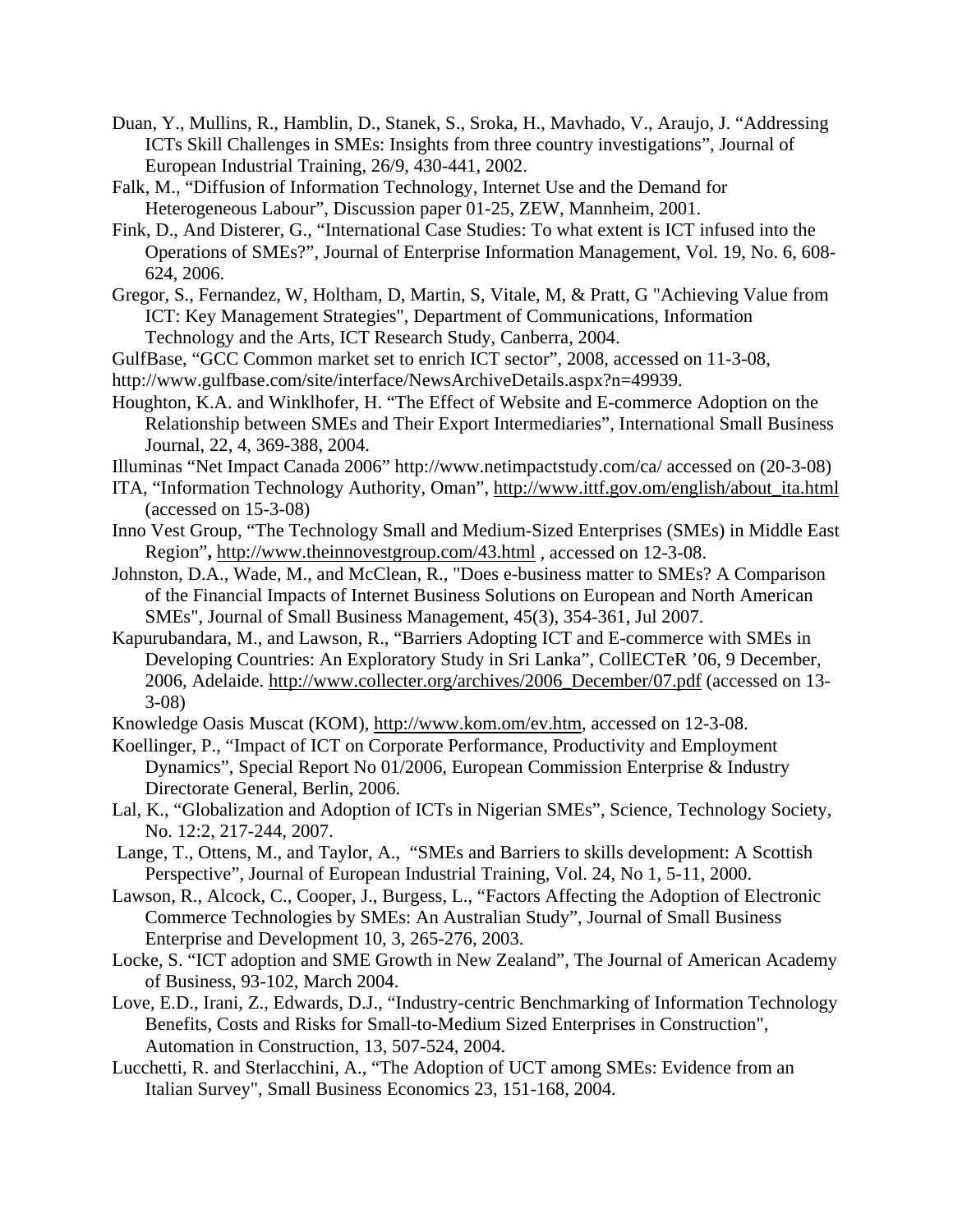- Morikawa, M., "Information Technology and the Performance of Japanese SMEs", Small Business Economics 23: 171-177, 2004.
- Mutula, S.M., and Brakel, P., "E-readiness of SMEs in the ICT Sectors in Botswana with Respect to Information Access", The Electronic library, Vol. 24, No. 3, 402-417, 2006.
- Oman Economic Review, "SME Forum Making Life Easy", 2007. http://www.oeronline.com/php/2007\_dec/sme\_forum.php accessed on 8-3-2008.
- Parker, C.M., and Castelman, T., "New Directions for Research on SME-eBusiness: Insights from an Analysis of Journal Articles from 2003 to 2006", Journal of Information Systems and Small Business, Vol. 1, no. 1-2, 21-40, 2007.
- Ritchie, B., and Brindley, C., "ICT Adoption by SMEs: Implications for Relationships and Management", New Technology, Work and Employment 20:3, 205-217, 2005.
- Schubert, P., and Leimstoll, U., "The Importance of ICT: An Empirical Study in Swiss SMEs" in 19<sup>th</sup> Bled Conference eValues, Bled, Slovenia, June 5-7, 2006.
- Schubert, P., and Leimstoll, U., "Importance and Use of Information Technology in Small and Medium-Sized Companies", Electronic Markets, 17:1, 38-55, 2007.
- Schubert, P., Fisher, J., and Leimstoll, U., "ICT and Innovation in Small Companies" 15<sup>th</sup> European Conference on Information Systems, St. Gallen, Switzerland, 1226-1239, 7-9 June 2007.
- Shiels, H., McIvor, R., and O'Reilly, D., "Understanding the Implications of ICT adoption: Insights from SMEs", Logistics Information Management, Vol.16, Number5, 312-326, 2003.
- Smallbone, D., North, D., Vickers, I., and Roper, S., "Innovation and the Use of Technology in Manufacturing Plants and SMEs: An Inter-Regional Comparison", Proceedings 24<sup>th</sup> ISBA National Small Firms Conference: Exploring the Frontiers of Small Business (Hinckley, Leicestershire: ISBA), 289-308, 2001.
- Ssewanyana, J., Busler, M., "Adoption and Usage of ICT in developing Countries: Case of Ugandan Firms", International Journal of Education and Development using ICT, Vol. 3, No. 3, 2007, Online journal, available at http://ijedict.dec.uwi.edu/viewarticle.php?id=349 (accessed on 13-3-08)
- Statistics NZ "Information Technology Use in New Zealand 2001", Wellington, Statistics NZ, 2002
- Stroeken, J.H.M., "The Adoption of IT by SMES: The Dutch Case", Journal of Enterprising Culture, Vol. 9, No. 1, 129-152, March 2001.
- Temtime, Z.T., Chinyoka, S.V., Shunda, J.P.W., "Toward Strategic Use of IT in SMEs: A Developing Country Perspective", Information Management & Computer Security 11/5, 230-237, 2003.
- UNCTAD, "ICT as an Enabler for Growth, Development and Competitiveness", Plenary session, June 17, 2004, http://www.unctadxi.org/templates/Event\_\_\_\_69.aspx (accessed on 13-3-08)
- Wade, M., Johnston, D., and McClean, R., "Exploring the Net Impact of Internet Business Solution Adoption on SME's Performance", forthcoming in International Journal of Electronic Business, 2008.
- Yeh, Quey-Chen, and Chang, A, J-T, "Proliferation of Computers among Taiwanese SMEs", International Journal of Entrepreneurship and Innovation Management, Vol. 7, No. 1, 51-73, 2007.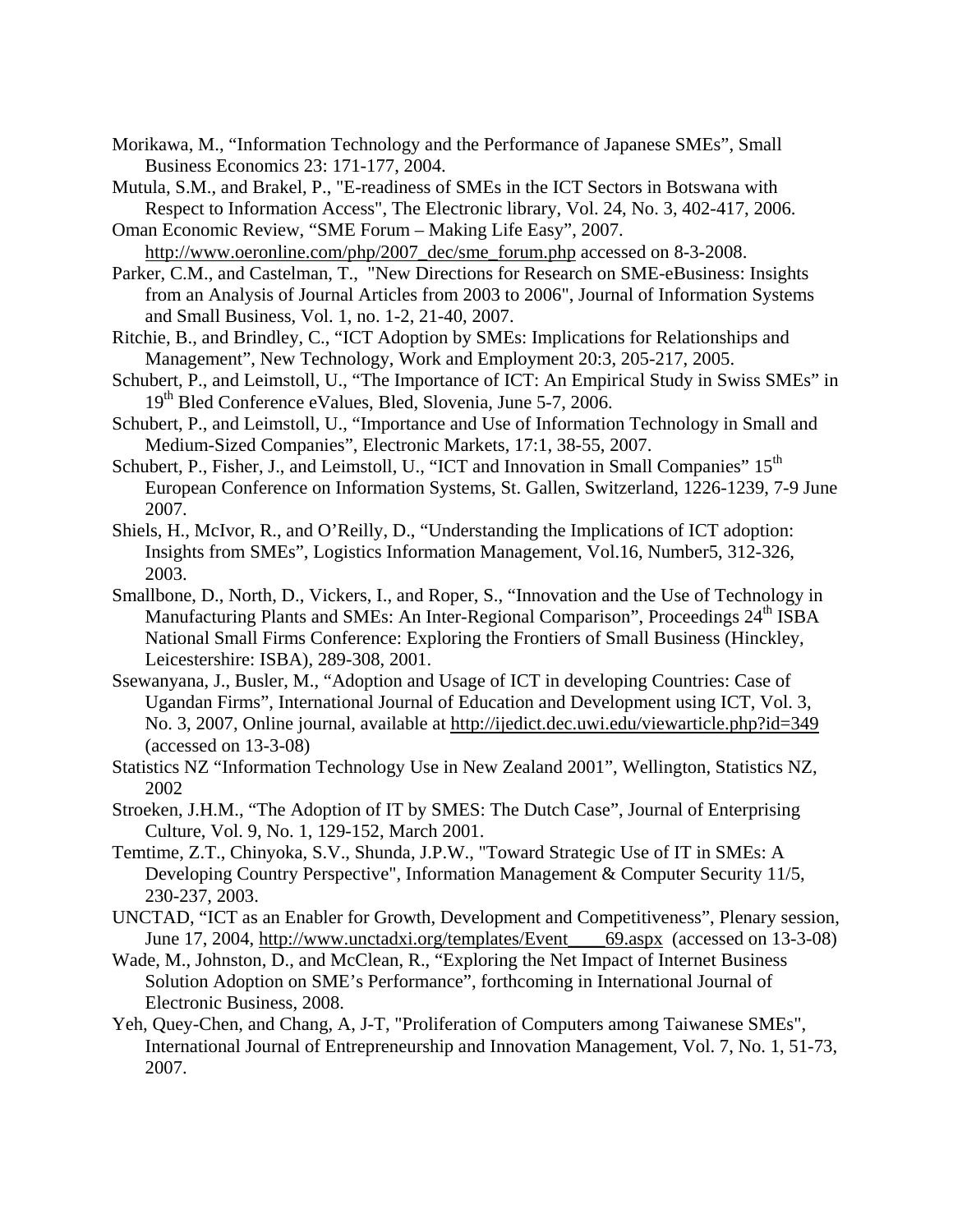#### **Appendix: Survey Questionnaire**

#### **Effects of Information and Communication Technologies on SMEs in Oman**

| A $[$   $<$ 10 | B [] Between 10 and 50 | C [] Between 50 and 100 | $D \mid \mid > 100$ |
|----------------|------------------------|-------------------------|---------------------|
|                |                        |                         |                     |

2- What is the proportion (percentage) of your budget that is invested in Information and Communicational Technology?

A [ $\vert$  <10% B [] Between 10% and 20% C [] Between 20% and 40% D [] >40%

3- Please tick below on the solutions used within your organization:

A [] Desktop computers, laptops or handheld devices (PDA or Smart Phones)

B [] Wired networking hardware/software (such as servers, routers and firewalls)

C [] Wireless networking hardware/software (such as access points and wireless routers)

D [] Business productivity software (such as Word, Excel, PowerPoint or Outlook)

E [] Enterprise Software Applications (eCommerce, Customer Relations Management, Inventory Management or ERP)

F [] Data Storage Solutions (such as file servers, storage area network or web-based storage)

G [] Network Security Solutions

 $H \parallel$  Other, please mention

4- Please tick below on types of enterprise software used within your organization:

| A [] Finance/Accounting                             |                 |                       |  |  |  |  |  |
|-----------------------------------------------------|-----------------|-----------------------|--|--|--|--|--|
| <b>B</b> [] Inventory Management                    |                 |                       |  |  |  |  |  |
| C [] Customer Relations Management                  |                 |                       |  |  |  |  |  |
| D [] Human Resource Management                      |                 |                       |  |  |  |  |  |
| E [] Supply Chain Management                        |                 |                       |  |  |  |  |  |
| $F$ [] eCommerce                                    |                 |                       |  |  |  |  |  |
| G [] Resource Planning                              |                 |                       |  |  |  |  |  |
| $H \mid$ Other, please mention $\Box$               |                 |                       |  |  |  |  |  |
|                                                     |                 |                       |  |  |  |  |  |
| 5- If your company has a website, what is its type? |                 |                       |  |  |  |  |  |
| A [] Informational B [] Commercial (online sales)   | $C \sqcap$ Both | $D \cap N$ No website |  |  |  |  |  |
|                                                     |                 |                       |  |  |  |  |  |
| Website Address:                                    |                 |                       |  |  |  |  |  |
|                                                     |                 |                       |  |  |  |  |  |

6- What type of internet connection does your company have?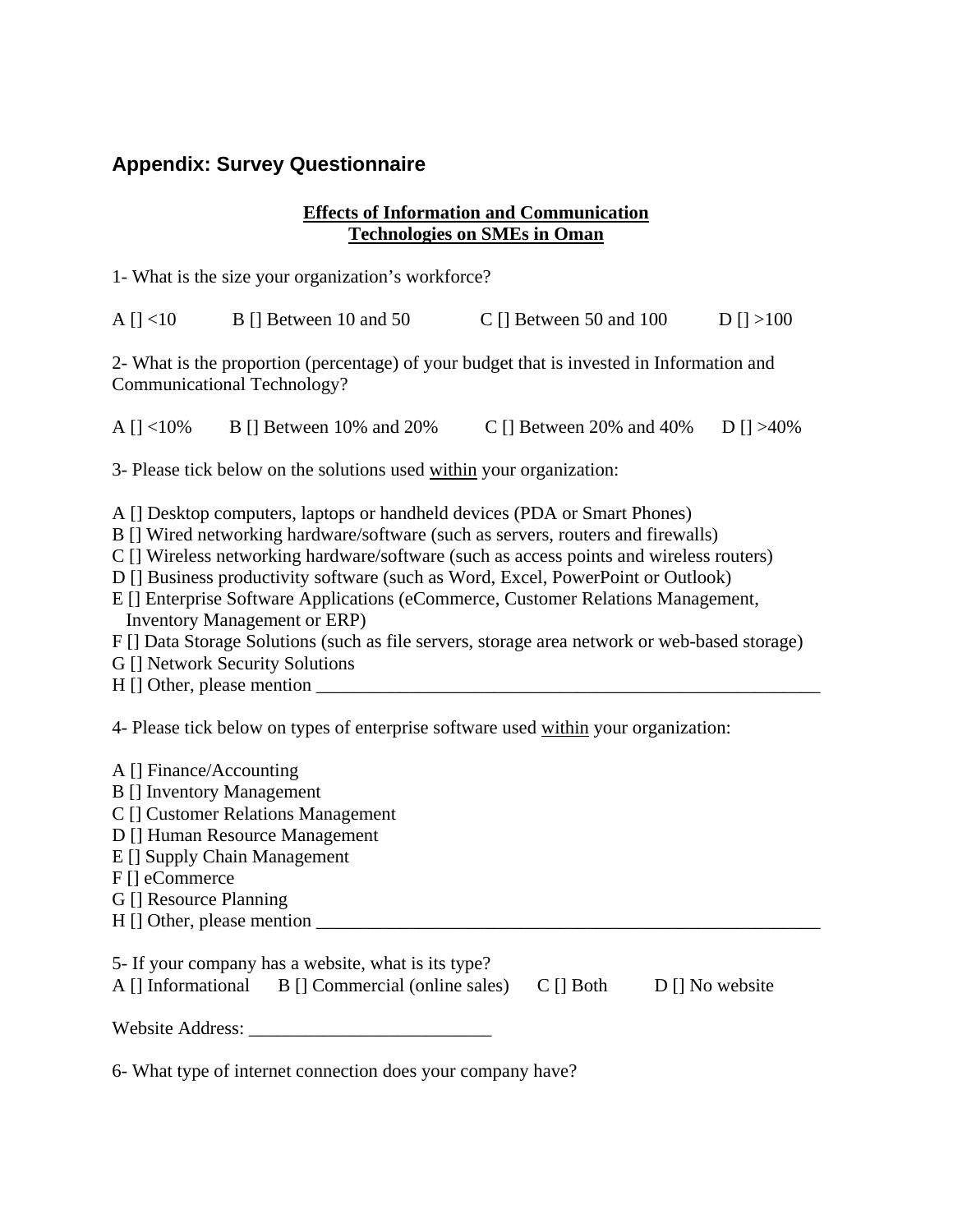|                                                                                                                                                                                                                                                                                                                                                                                                     | A [] Dial Up (less thank 56 Kbps) B [] High-Speed Broadband (ISDN, ADSL or DSL)<br>C [] Very High Speed (T1, T2etc) D [] Satellite Connection E [] No Internet |  |  |  |                                                                 |  |  |  |
|-----------------------------------------------------------------------------------------------------------------------------------------------------------------------------------------------------------------------------------------------------------------------------------------------------------------------------------------------------------------------------------------------------|----------------------------------------------------------------------------------------------------------------------------------------------------------------|--|--|--|-----------------------------------------------------------------|--|--|--|
| 7- Please tick below on what drives your organization's ICT investment:                                                                                                                                                                                                                                                                                                                             |                                                                                                                                                                |  |  |  |                                                                 |  |  |  |
| A [] Demands of customers, business partners or other stakeholders<br>B [] Better and faster customer support and services<br>C [] To stay ahead of competition<br>D [] Following the strategy set by top management<br>E [] Advice from consultants (to become more efficient and effective)<br>F [] Demand of your suppliers (electronic supply chain management)<br>G [] Government requirements |                                                                                                                                                                |  |  |  |                                                                 |  |  |  |
| 8- How many direct competitors you have (excluding the government)?                                                                                                                                                                                                                                                                                                                                 |                                                                                                                                                                |  |  |  |                                                                 |  |  |  |
|                                                                                                                                                                                                                                                                                                                                                                                                     |                                                                                                                                                                |  |  |  | A [] 1-4 B [] 5-9 C [] 10-19 D [] 20+ E [] None F [] Don't know |  |  |  |
| 9- What is your organization's long term plan?                                                                                                                                                                                                                                                                                                                                                      |                                                                                                                                                                |  |  |  |                                                                 |  |  |  |
| A [] Growth of sales revenue B [] Increase market share C [] Cutting costs<br>D [] All of the above E [] Other, please mention _______________________________                                                                                                                                                                                                                                      |                                                                                                                                                                |  |  |  |                                                                 |  |  |  |
| 10- Rank in order of importance your firm's approach to differentiate your business from your<br>competitors:                                                                                                                                                                                                                                                                                       |                                                                                                                                                                |  |  |  |                                                                 |  |  |  |
| A [] By providing the lowest cost products or services<br>B [] By providing the highest quality products or services<br>$C$ [] By establishing the best relationship with customers<br>D [] By providing the most innovative products or services<br>E [] Other, please mention                                                                                                                     |                                                                                                                                                                |  |  |  |                                                                 |  |  |  |
| 11- Has your ICT investment helped reach customers beyond your area so far (e-commerce<br>website)?                                                                                                                                                                                                                                                                                                 |                                                                                                                                                                |  |  |  |                                                                 |  |  |  |
| A [] Yes                                                                                                                                                                                                                                                                                                                                                                                            | $B \mid No$                                                                                                                                                    |  |  |  |                                                                 |  |  |  |
| 12- Do you expect your ICT investments to help you reach new customers beyond your area?                                                                                                                                                                                                                                                                                                            |                                                                                                                                                                |  |  |  |                                                                 |  |  |  |
| A [] Yes                                                                                                                                                                                                                                                                                                                                                                                            | $B$ [] No                                                                                                                                                      |  |  |  |                                                                 |  |  |  |

13- Has your ICT investment resulted in cutting costs so far?

A [] Yes B [] No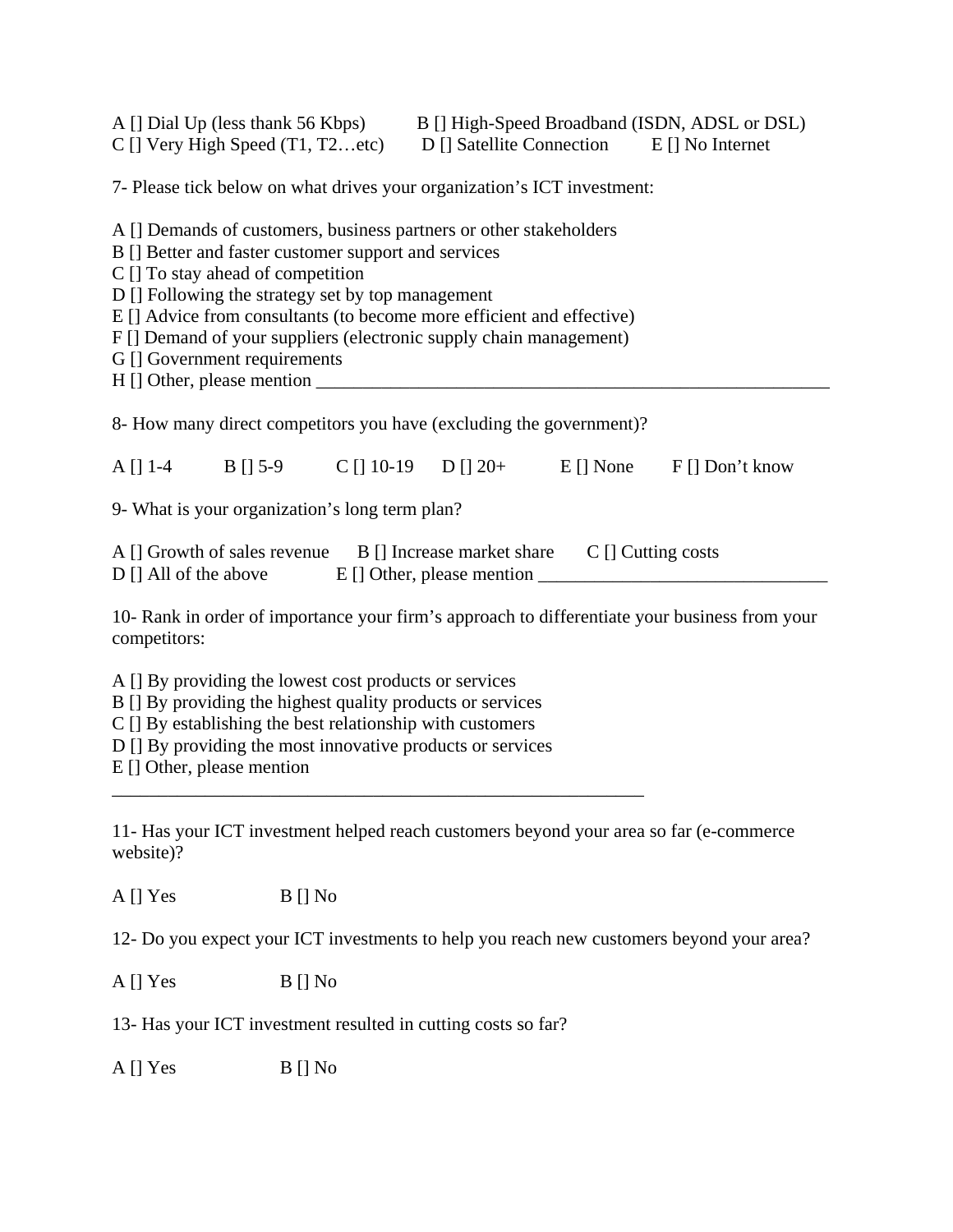14- Do you expect your ICT investment will result in cutting costs?

 $A \parallel Yes$   $B \parallel No$ 

15- Has your ICT investment resulted in increase in revenue/growth so far?

 $A [] Yes$   $B [] No$ 

16- Do you expect your ICT investment to increase revenue/growth of your company?

A [] Yes B [] No

17- Has your ICT investment helped build better relationships with customers so far?

 $A \parallel Yes$  B  $\parallel$  No

18- Do you expect your ICT investment to help build better relationships with customers?

 $A [$   $\begin{bmatrix} \text{Yes} \\ \text{B} \end{bmatrix}$  No

19- Please tick below on what you consider as a barrier to ICT investment/adaptation:

A [] Monetary costs of implementation

B [] Time to implement ICT project

C [] Lack of necessary internal skills

D [] Uncertain about retain on investment in ICT solutions

E [] Lack of available information about effective and relevant technologies

F [] Bad experience in the past

G [] Lack of top-management support/direction/planning

H [] Government regulations and requirements

I  $\Box$  Other, please mention  $\Box$ 

20- Does your organization have a full-time IT staff?

 $A [$   $\begin{bmatrix} \text{Yes} \\ \text{B} \end{bmatrix}$  No

If yes, how many employees:  $\Box$ 

21- What proportion (percentage) of your ICT related activities are outsourced?

A [] <10% B [] Between 10% and 25% C [] Between 25% and 50% D [] >50% E [] None

22- Please write "I" (internal), "E" (external) or "B" (both) to indicate the resources used to implement the following ICT technologies:

A [] Data storage solutions